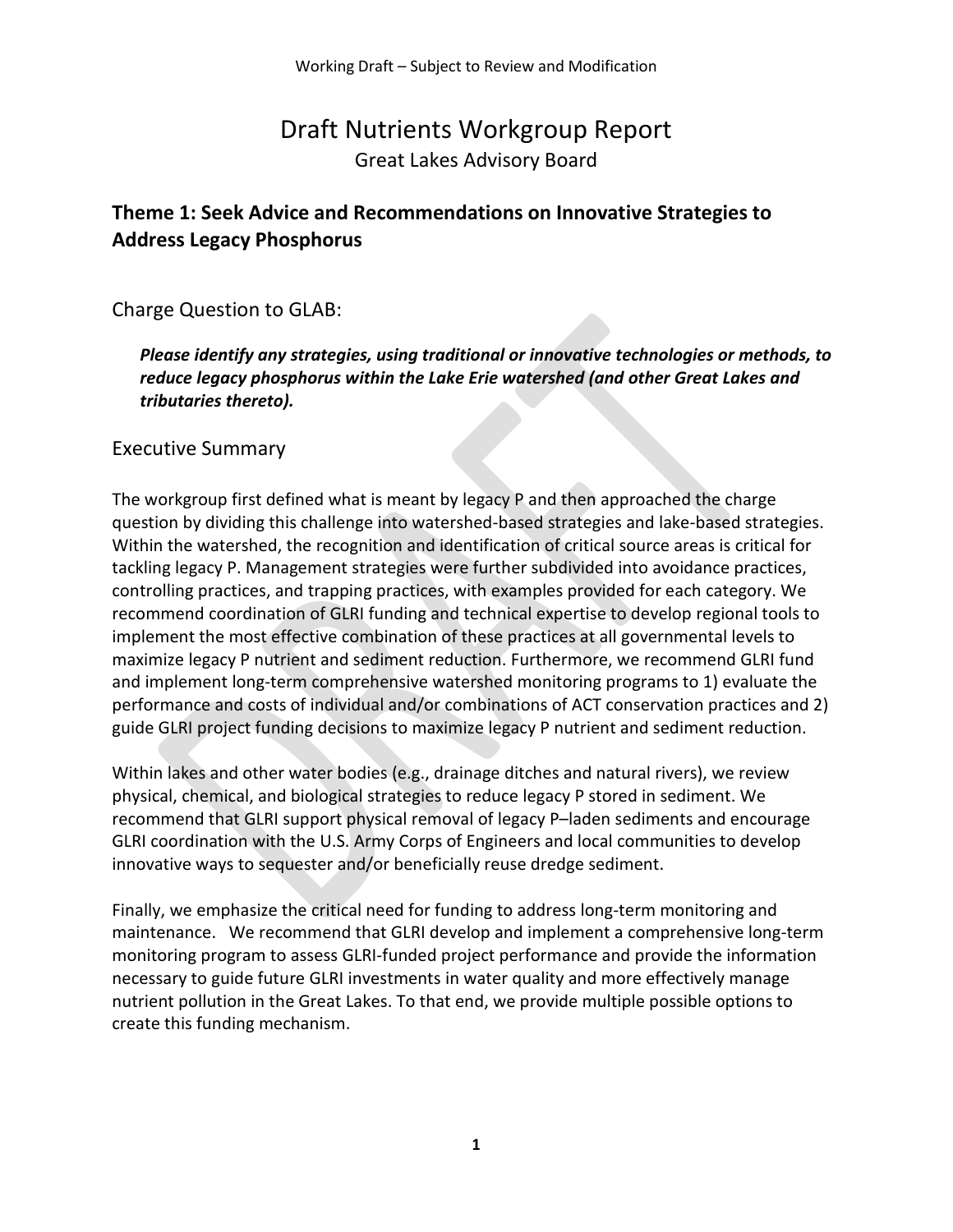# **T1 - I. Introduction:**

For this response, legacy phosphorus (P) is defined as surplus P that is stored and gradually released from the watershed as particulate P or in lakebed sediments that may be gradually released as dissolved reactive P (DRP). Legacy P is derived from historical natural and anthropogenic P sources and is stored in soils and sediments (potential load) and when mobilized, contributes to the baseline P load (i.e., does not include contemporary excess P loads). As legacy P is released from the watershed from point and non-point sources, it is mobilized and remobilized along the land-freshwater transport continuum acting as a continuing P source to downstream water bodies for years, decades, or even centuries (Carpenter 2005; Sharpley et al. 2013). This characteristic makes controlling and reducing legacy P sources especially challenging.

The movement of P across landscapes is a process that requires both a source and a mechanism for transport (Sharpley et al. 2003). Legacy P serves as the source with surface runoff, leaching, and erosion processes acting to remobilize and transport legacy P across the landscape from land to water. Addressing the source and transport processes for legacy P is important for developing a sound nutrient management strategy. Below, we have focused on actions that can be taken on the landscape to address legacy P sources and associated transport processes that transport legacy P to receiving water bodies and lake-based actions that can be taken to address internal P loading from riverine and lake sediments.

## **T1 - II. Watershed-Based Strategies**

### **Identification of Critical Source Areas**

Effective application of agricultural, urban, and other nonpoint source management practices requires that they are properly planned, sited, and sized. An important aspect of the planning process is the identification of critical source areas (CSAs). CSAs are those areas in the watershed that contribute a disproportionately large amount of legacy P nutrient load. These are the locations where a legacy P source in the landscape coincides with active hydrologic transport mechanisms. Because a relatively small area of a watershed can generate a disproportionate amount of legacy P, identifying CSAs can help prioritize conservation practices to better protect water quality and reduce costs (US EPA 2018). Moreover, CSAs have a temporal component, as P loads will be greatest after storm events due to both higher flow and erosive forces moving particulate P across the landscape. In the western basin of Lake Erie, the critical loading period that drives harmful algal blooms has been shown to be from March 1 through July 31 (Annex 4 Task Team 2015, GLWQA Nutrients Annex Subcommittee 2015). In addition, studies have shown that tile drain P loads are highest in the winter months, especially from fields without winter cover crops (Lam et al. 2016; Clement and Steinman 2017).

• **Recommendation: GLRI to support regional project(s) to identify Critical Source Areas in the watershed that contribute a disproportionately large amount of legacy P to nutrient load.**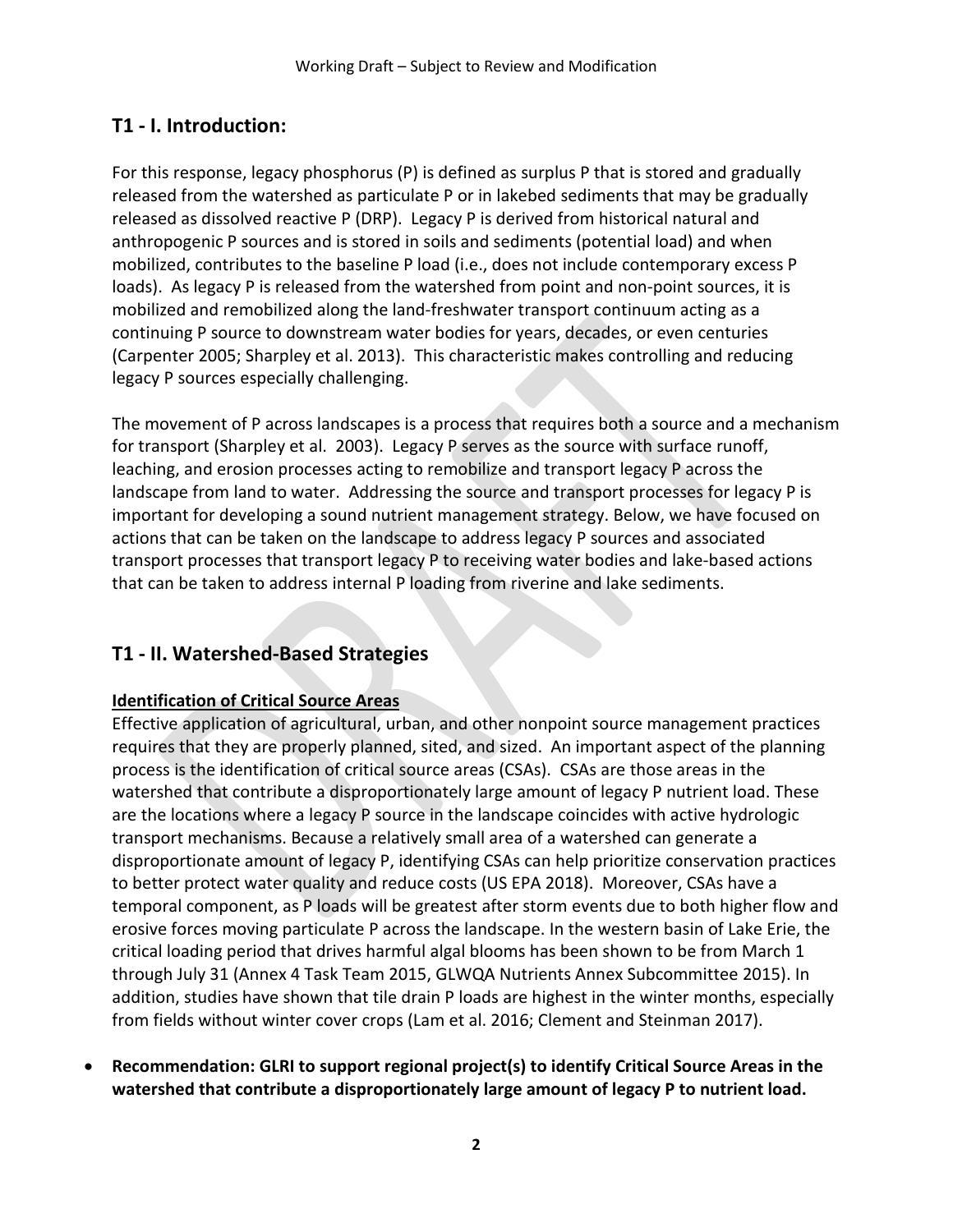### **GLRI to use Critical Source Area information to prioritize and more effectively target legacy P management strategies to maximize removal of legacy P from the system.**

### **Management Strategies**

The management of legacy P as it is released from the watershed can be implemented in many ways. One practice-based framework is the USDA-NRCS Avoid, Control, and Trap (ACT) conservation system. The ACT conservation system identifies conservation practices for Avoiding, Controlling and Trapping legacy P-laden sediment and nutrients. To effectively implement these practices, a regulatory approach may be required including, but not limited to, fertilizer applicator certification; seasonal and weather-related restrictions on nutrient application; mandatory nutrient management plans; and inspection and management of home sewage treatment systems. A general description and examples for these management practices are provided below.

### Avoiding Practices

Avoiding practices are conservation practices that manage nutrient handling, improve soil health, optimize nutrient use for crop production, and are the first line of defense in preventing nutrient runoff and/or augmentation of Legacy P. These practices are implemented to avoid scenarios that pose an increased risk for nutrient and sediment movement. Examples are provided in table 1 below.

| TABLE 1. EXAMPLES OF USDA-NRCS ACT CONSERVATION PRACTICES*           |                                                          |  |  |  |  |
|----------------------------------------------------------------------|----------------------------------------------------------|--|--|--|--|
| <b>NRCS PRACTICE CODE</b>                                            | <b>NRCS PRACTICE NAME</b>                                |  |  |  |  |
| <b>Avoiding Practices</b>                                            |                                                          |  |  |  |  |
| 590                                                                  | <b>Nutrient Management</b>                               |  |  |  |  |
| 340                                                                  | <b>Cover Crops</b>                                       |  |  |  |  |
| 328                                                                  | <b>Conservation Cropping Systems (Crop</b><br>Rotations) |  |  |  |  |
|                                                                      |                                                          |  |  |  |  |
| Amending Soil with Gypsum Products<br>333                            |                                                          |  |  |  |  |
| * see USDA- NRCS Field Office Technical Guide for additional details |                                                          |  |  |  |  |

As an example, an innovative (and effective) approach to nutrient management is the 4 R Nutrient Stewardship Program. The 4 R Nutrient Stewardship Program considers the economic, social, and environmental dimensions of nutrient management. The concept is simple - apply the Right source of nutrients, at the Right rate, at the Right time, and in the Right place [\(https://www.tfi.org/content/4r-nutrient-stewardship\)](https://www.tfi.org/content/4r-nutrient-stewardship). By targeting specific areas with the right amount of nutrients, excess nutrients will not be incorporated into the soil and/or sediment to become future sources of Legacy P.

### Controlling Practices

In situations where avoiding conservation practices are not well established, or where unforeseen, excessive, or even normal weather-related precipitation causes nutrient laden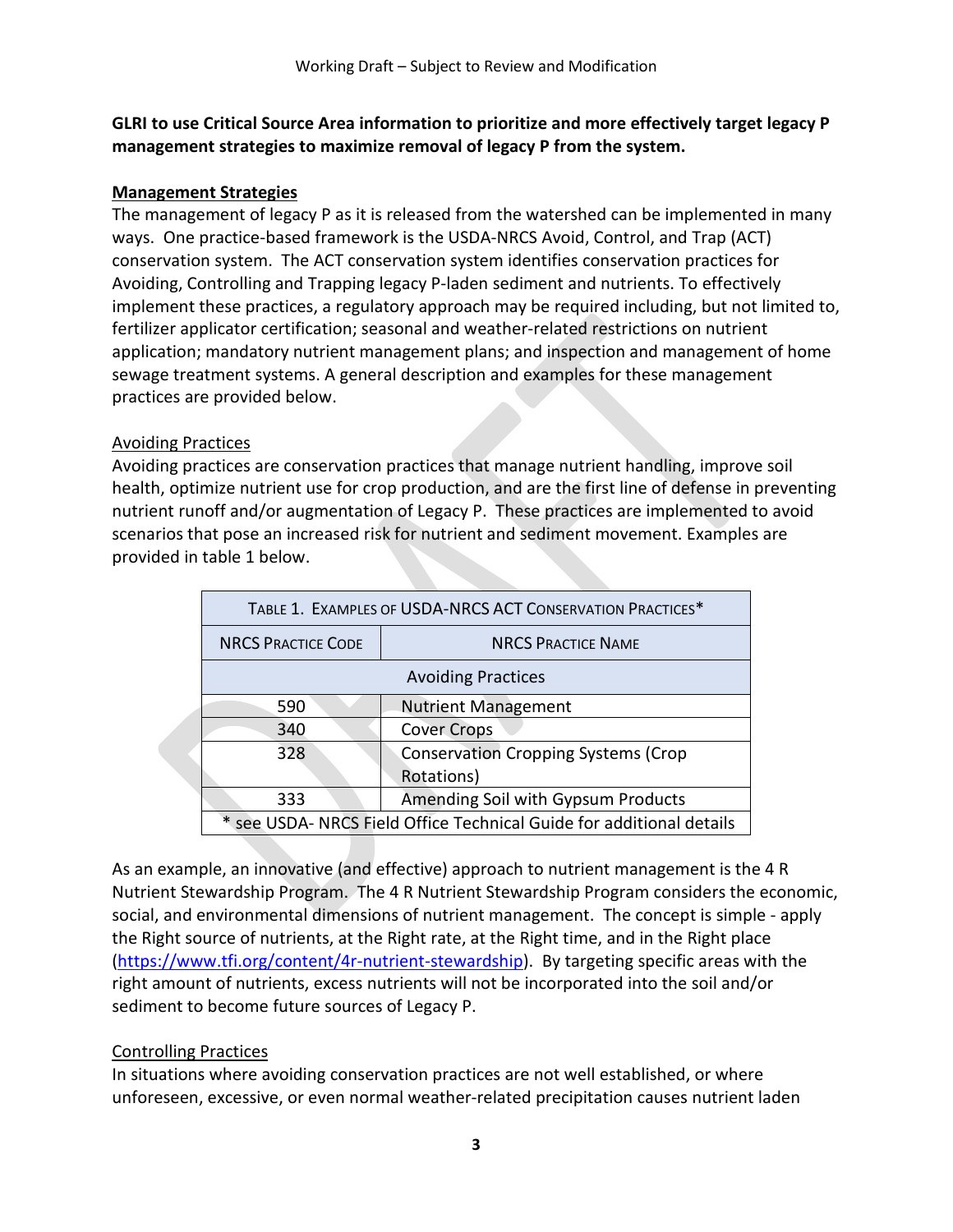transport of runoff and drainage water to occur, controlling practices can be implemented to reduce effects (erosion, runoff rate and volume) in which transport pathways have a role. Examples are provided in Table 2 below.

| TABLE 2. EXAMPLES OF USDA-NRCS ACT CONSERVATION PRACTICES*           |                                       |  |  |  |  |  |
|----------------------------------------------------------------------|---------------------------------------|--|--|--|--|--|
| <b>NRCS PRACTICE CODE</b>                                            | <b>NRCS PRACTICE NAME</b>             |  |  |  |  |  |
| <b>Controlling Practices</b>                                         |                                       |  |  |  |  |  |
| 329 & 345                                                            | Residue and Tillage Management        |  |  |  |  |  |
| 410                                                                  | <b>Grade Stabilization Structures</b> |  |  |  |  |  |
| 554                                                                  | Drainage Water Management             |  |  |  |  |  |
| 412                                                                  | <b>Grassed Waterway</b>               |  |  |  |  |  |
| 342                                                                  | <b>Critical Area Planting</b>         |  |  |  |  |  |
| * see USDA- NRCS Field Office Technical Guide for additional details |                                       |  |  |  |  |  |

The development and implementation of strategies to control watershed legacy P can be further divided into upland-based and water-based strategies. The majority of implemented traditional conservation practices are in the upland areas of the watershed, starting within the crop fields and terminating at the edge of the field. In addition, numerous opportunities exist to implement additional transport pathway control strategies (i.e., slow the flow) as we move downstream through the watershed.

Examples of transport pathway control practices include enhanced implement of Two-Stage Ditches (Davis et al. 2015); Cascading Waterways (Chesapeake Bay & Great Lakes: TNC case study for more information); Treatment Trains (Grand Lake St. Marys, Ohio); Off-stream chemical stormwater treatment or nutrient reduction facilities (NuRF) such as the Dixie Drain Phosphorus Removal Facility (Idaho: Sharp 2018); Stormwater Treatment Areas (Florida: Newman and Pietro 2001), and Constructed Treatment/Nutrient Reduction Wetlands (Maumee River Watershed, Ohio: Berkowitz et al. 2020; State of Ohio H2Ohio Initiative 2021).

Historically, flood control detention basins have been used for short-term storage of flood waters which are then gradually released to minimize downstream flood and erosion impacts (i.e. slow the flow). These basins could be retrofitted with wetlands and/or engineered sediment and nutrient reduction systems to enhance water quality while reducing impacts from high flow events.

### Trapping Practices

Trapping conservation practices represent "the last line of defense" in agricultural water quality conservation practice selection. The majority of annual agricultural nutrient and sediment loading usually occurs during only a handful of runoff and drainage events making it important that well considered and designed trapping practices are installed to trap, infiltrate, and retain as much of the runoff and nutrients during these events as possible. Slowing down and retaining runoff waters also reduces stressors on stream channels (e.g., bank erosion) and can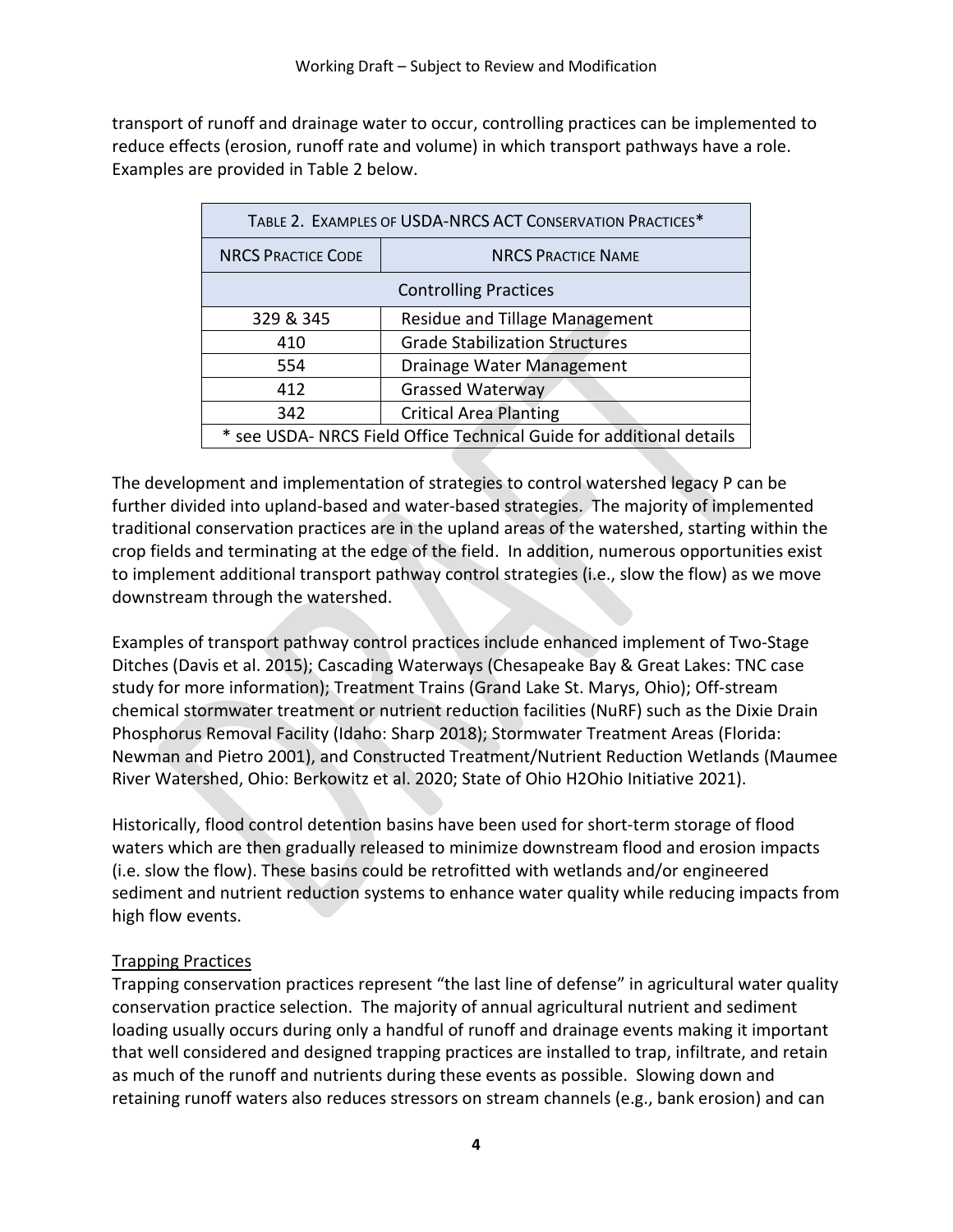provide more sustained base flow to the tributary system. This allows for more opportunity for natural assimilation and processing of nutrients in the aquatic system throughout the year. Examples are provided in Table 3 below.

| TABLE 3. EXAMPLES OF USDA-NRCS ACT CONSERVATION PRACTICES*           |                                         |  |  |  |  |  |
|----------------------------------------------------------------------|-----------------------------------------|--|--|--|--|--|
| <b>NRCS PRACTICE CODE</b>                                            | <b>NRCS PRACTICE NAME</b>               |  |  |  |  |  |
| <b>Trapping Practices</b>                                            |                                         |  |  |  |  |  |
| 393                                                                  | Filter Strips/Filter Areas              |  |  |  |  |  |
| 656                                                                  | <b>Constructed Wetlands</b>             |  |  |  |  |  |
| 620                                                                  | Underground Outlets (Blind Inlets)      |  |  |  |  |  |
| 782                                                                  | Phosphorus Removal System               |  |  |  |  |  |
| 605                                                                  | <b>Denitrifying Bioreactor</b>          |  |  |  |  |  |
| 638                                                                  | <b>Water and Sediment Control Basin</b> |  |  |  |  |  |
| 391                                                                  | <b>Riparian Forest Buffer</b>           |  |  |  |  |  |
| 436                                                                  | <b>Irrigation Reservoir</b>             |  |  |  |  |  |
| 604                                                                  | Saturated Buffer                        |  |  |  |  |  |
| * see USDA- NRCS Field Office Technical Guide for additional details |                                         |  |  |  |  |  |

Trapping conservation practices that promote the retention of sediment and nutrients (filter strips, buffer zones, and wetlands) are effective in reducing off-site movement and protecting downstream water quality. Examples of trapping practices include harvesting/removal of terrestrial and aquatic plant biomass to reduce nutrient levels (Bartodziej et al. 2017); installation of iron slag filters and other types of engineered nutrient removal systems (Hua et al. 2016), construction of new coastal/riparian wetlands and reconnection of existing managed wetlands to capture sediments and process nutrients (Maumee River Watershed, Ohio: Berkowitz et al. 2020; State of Ohio H2Ohio Initiative 2021).

### Summary

A recent analysis of the data collected at Ohio USDA-ARS edge-of-field monitoring locations indicate that soil legacy P contributes 80% of the P loss and newly applied (excess P) from fertilizer/manure contributes the remaining 20%. If correct, this would suggest that an emphasis on implementing Controlling (Table 2) and Trapping (Table 3) approaches rather than Avoiding approaches (Table 1) may be more effective because they focus disrupt both legacy and excess P transport processes and alter pathways to the receiving waterbody. This does not imply that efforts to manage excess fertilizer or manure applications on the landscape (i.e., Avoiding practices) be reduced as these nutrients also serve as the source for new legacy P.

Because there are numerous factors that influence the release of legacy P, there is no single practice or solution that will fully address the release of legacy P-laden sediments or nutrients from the watershed. Site-specific characteristics and local agronomic decisions will determine the most effective nutrient management measures. In addition, an economic analysis of P removal and the impact of climate change should be incorporated into project criteria for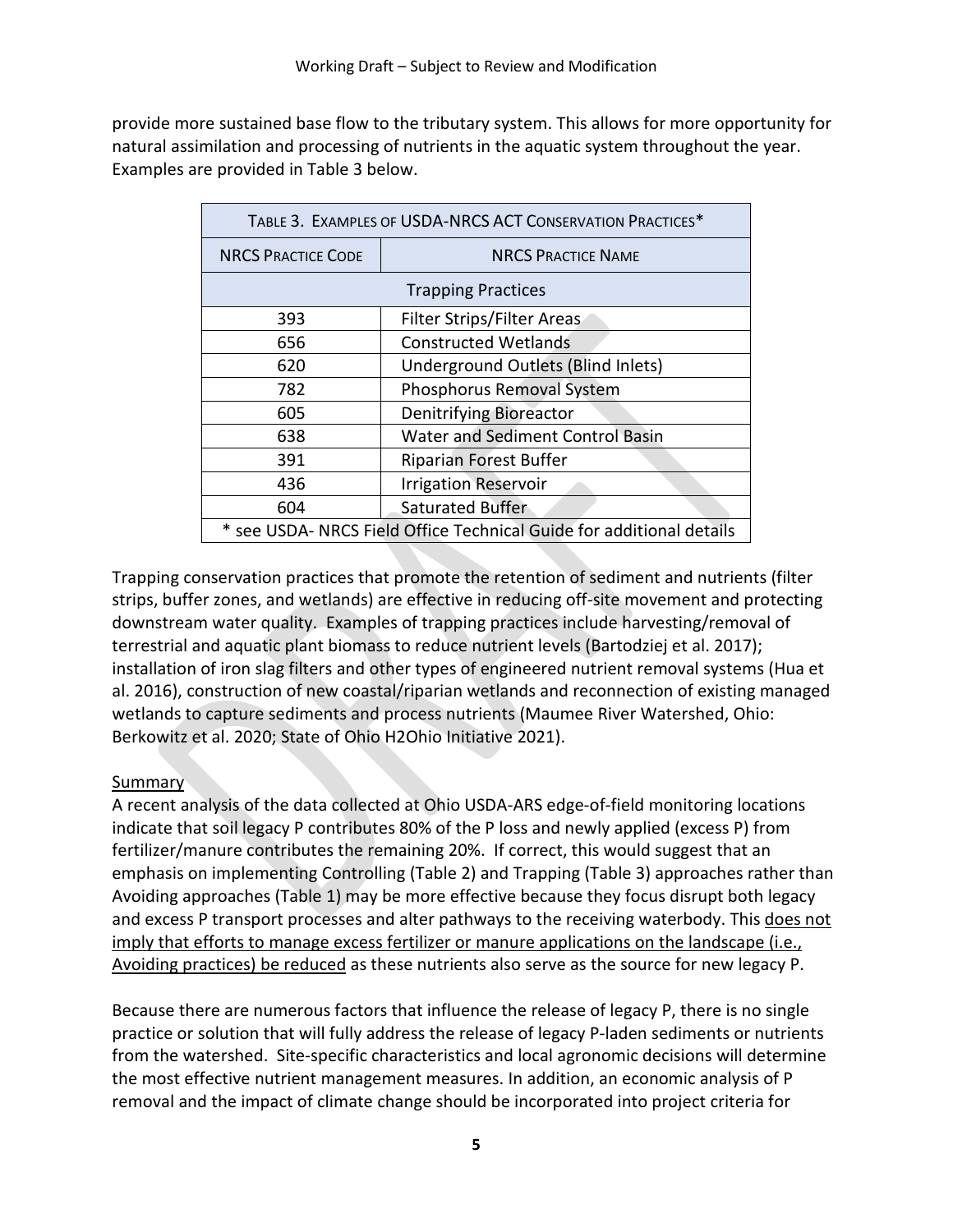selection and prioritization. Full cost accounting allows for the evaluation of proposed projects; this involves the inclusion of externalities, improved discount rates, etc. as both a funding decision criterion and a metric to track performance of projects.

Climate change has a vast potential impact on legacy P and it needs to be incorporated into the design of legacy P mitigation projects and recommendations (e.g. sizing projects to accommodate future flow rates and loading through the design life of the practice). Climate predictions indicate more extreme events, resulting in increased nutrient loads into receiving water bodies. In addition, earlier onset and later breakdown of stratification will increase duration and severity of anoxia, exacerbating internal loading and biotic stress. Changes in flow, duration, and frequency should be incorporated into the designs of future projects so they remain functional across a range of different water level or flow regimes.

- **Recommendation: Coordinate GLRI funding and technical expertise to develop regional tools to implement the most effective combination of Avoiding, Controlling, and Trapping practices at federal, state, and local level as identified in the USDA-NRCS ACT program to maximize legacy P nutrient and sediment reduction at HUC-12 watershed scales.**
- **Recommendation: GLRI to fund and implement long-term comprehensive watershed monitoring programs to 1) evaluate the performance and costs of individual and/or combinations of ACT conservation practices and 2) guide GLRI project funding decisions to maximize legacy P nutrient and sediment reduction.**

## **III. Lake-Based Strategies**

Similar to watersheds, legacy P can accumulate in lake and river sediments. When this P is released into the water column, this process is referred to as internal phosphorus loading (IPL). It can be defined as "all physical, chemical, and biological processes by which P is mobilized and translocated from the benthic environment" (Steinman and Spears 2020). IPL is known to occur in Lake Erie (Matisoff et al. 2016; Anderson et al. 2021; Wang et al. 2021), although its relative importance as a legacy P source is debated.

Management strategies to control IPL depend on the mechanism by which the P is leaving the sediment and entering the water column. For more detailed discussions on this topic, see Cooke et al. (2016) and Steinman and Spears (2020). The key physical, chemical, and biological management treatments are discussed briefly below. Clearly, some of these treatments are not feasible in the open water of Lake Erie, due to either logistical or financial constraints. However, they may be operational in certain embayments or tributaries, as well as in other parts of the Great Lakes, as has been shown for drowned river mouth lakes (cf. Steinman and Ogdahl 2012).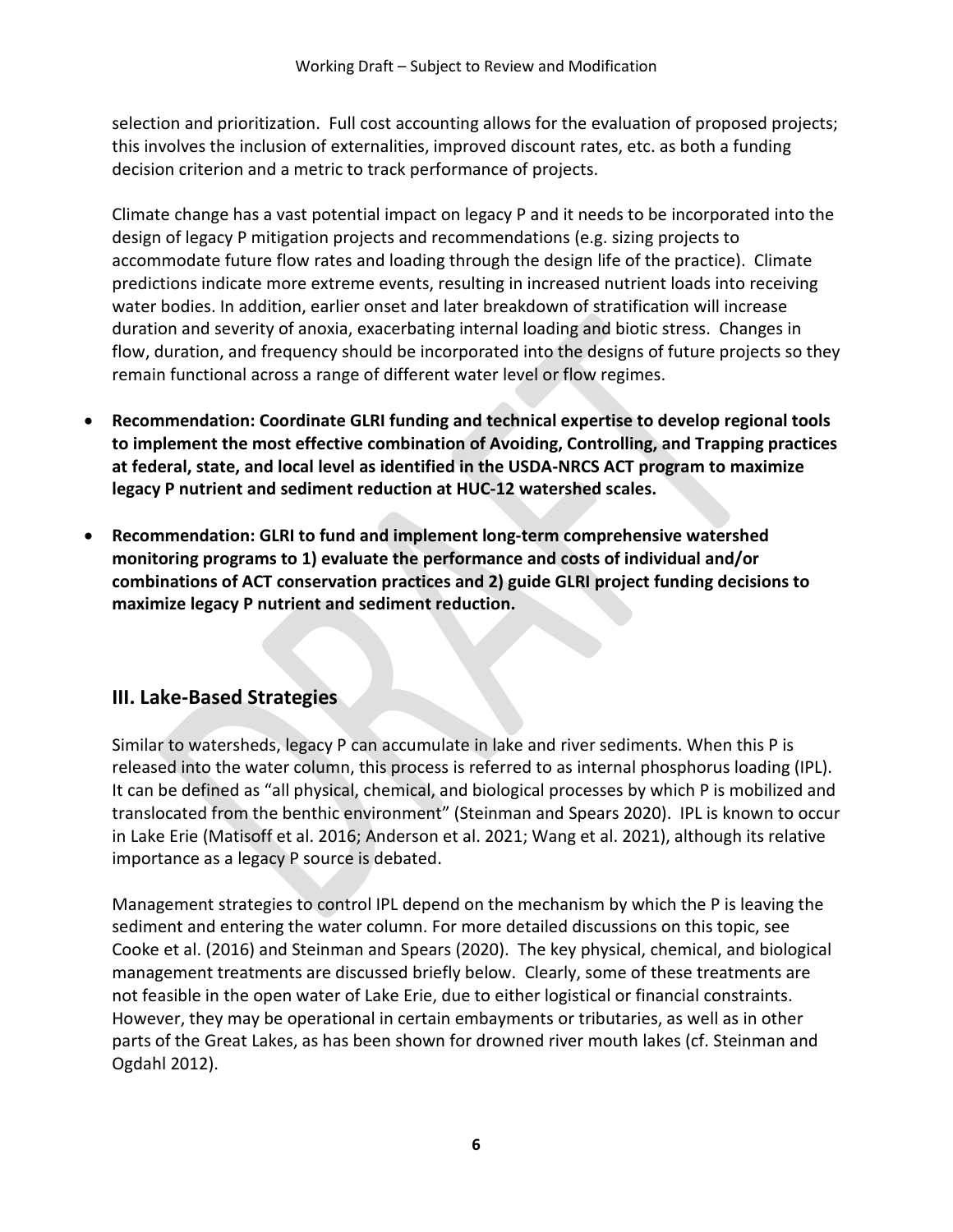### **Physical Treatments - Sediment Removal and Aeration**

Sediment removal and aeration are two common methods to physically control Internal Phosphorus Loading. Sediment removal can involve either excavation (whereby overlying water is first removed) or dredging (removal of sediment without water drawdown). In cases where legacy P- laden sediments have accumulated in shallow riparian or managed coastal wetlands or shallow lakes/detention basins, it may be possible to excavate and remove the P – laden sediment to prevent the release of DRP from sediments saturated with legacy P. The removed sediment could be used for agricultural field placement (with appropriate water management and nutrient reduction controls) and/or for other environmentally beneficial uses.

In larger riverine and lake systems, in-water dredging with upland disposal is a viable mechanism to permanently remove legacy P from the environment. For example, the U.S. Army Corps of Engineers typically will dredge up to 1.5 million cubic yards of sediment from eight federal harbors along the Ohio Lake Erie coastline every year. In Toledo, the U.S. Army Corps of Engineers will dredge 600,000 to 1,000,000 cubic yards of P – laden sediment from the Toledo federal navigation channel every year. In the fall of 2020, more than 635,000 cubic yards of P – laden dredge material were placed into the Port of Toledo's Facility 3 CDF instead of the open-waters of Lake Erie. While sediment removal eliminates legacy P from the water body, it should be noted that there are drawbacks to in-water dredging that include short-term degradation of local water quality during dredging; removal of the benthic community; location and availability of a disposal site; overall costs to dredge, transport, and place the material; and regulatory/permitting issues (Lürling et al. 2020).

Aeration (also including oxygenation) prevents hypoxia (< 2 mg/L dissolved oxygen) or anoxia (<0.1 mg/L DO) from forming at lake bottoms. By keeping DO concentrations elevated promotes the binding of P to Fe<sup>3+</sup>, preventing the P from diffusing into the water column. While commonly implemented, the results are mixed (see Lürling et al. 2020). Moreover, the application of aeration in large systems is not practical or cost effective. However, aeration could be applied in more localized settings to prevent the release of DRP from retained sediments (such as in smaller nutrient reduction wetlands or detention basins).

### **Chemical Treatments**

There are two main classes of materials used to chemically manage Internal Phosphorus Loading 1) those that oxidize the upper sediment layer, and 2) those that inactivate P directly in-situ (within the water column or sediment) (Lürling et al. 2020). Adding chemicals to oxidize the sediment assumes the sediments are already anoxic and may be releasing P. By providing electron acceptors such as nitrate or manganese (e.g., as calcium nitrate and other formulations) the sediments remain oxic and P remains bound to the oxidized form of iron  $(Fe<sup>3+</sup>)$ . Recent work in Lake Erie has shown how the transition among oxic conditions can strongly influence P release (Anderson et al. In Press).

P inactivants can be added to water bodies in liquid or solid form. Aluminum- and iron-based salts are the most common liquid formations, applied either to the water column where they can strip P as they settle to the sediment, or injected directly into the sediment to avoid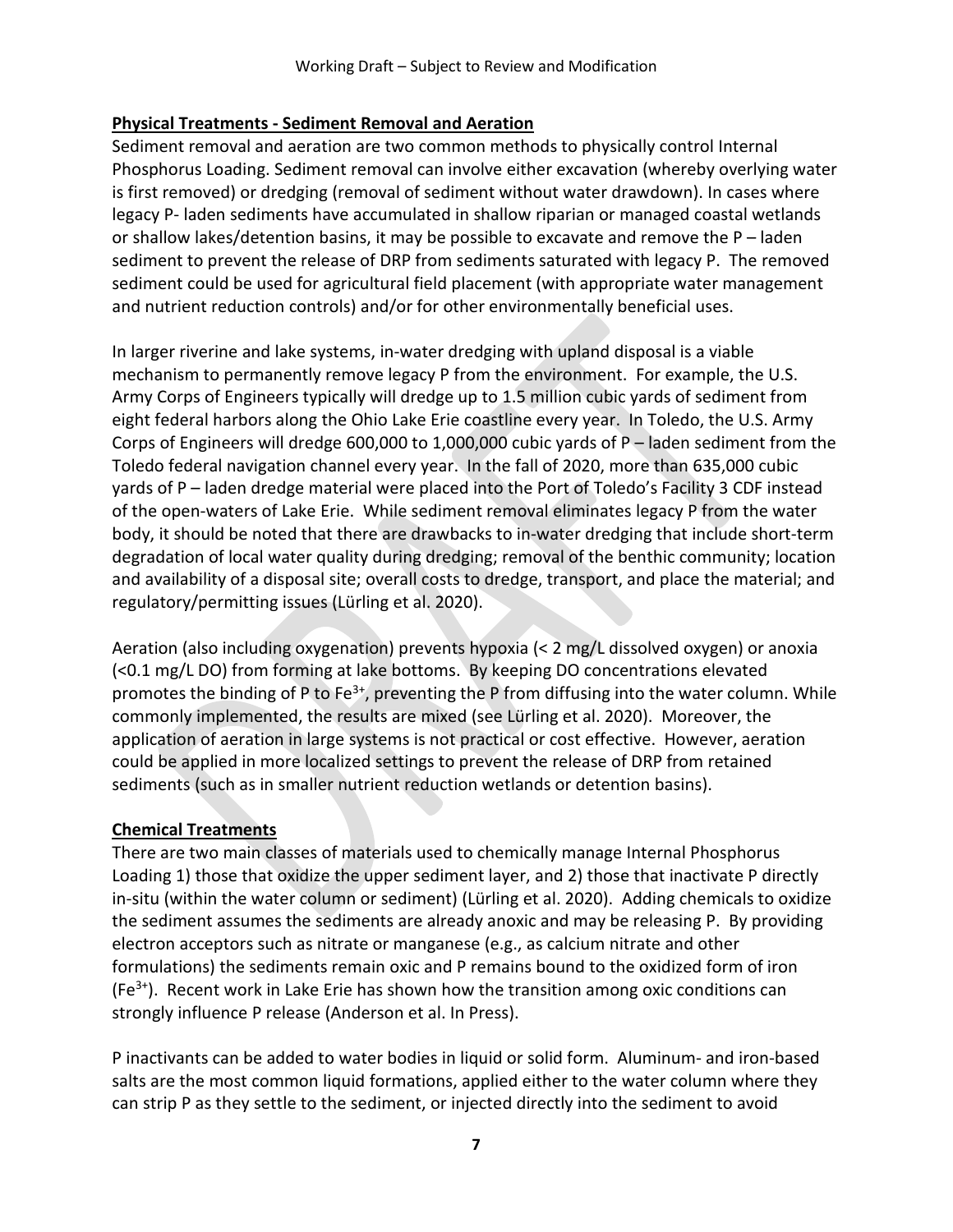resuspension. The efficacy of these inactivants varies widely based on sediment and lake characteristics and range from <1 to > 20 yr (Cooke et al. 2016). Many different solid phase P adsorbents have been developed recently; perhaps the most well studied is lanthanummodified bentonite (Phoslock®) (Spears et al. 2013). With all these chemical treatments, application concentration must be carefully determined to ensure sufficient material to bind P but not so much as to cause ecotoxicity.

### **Biological Treatments**

Biomanipulation, usually involving the removal of benthivorous fish (e.g., gizzard shad) to avoid sediment disturbance and subsequent release of P into the water column, has had success in small inland lakes (Godwin et al. 2011) but its feasibility in large, open waters is much more doubtful. In addition, other organisms can be major bioturbators, such as chironomids, and biomanipulation may stimulate their activity which may promote the release of legacy P.

• **Recommendation: GLRI to support physical removal of legacy P–laden sediments as an effective method to remove legacy P from the environment. Encourage GLRI coordination with the U.S. Army Corps of Engineers and local communities to develop innovative ways to sequester and/or beneficially reuse dredge sediment for agricultural field placement, habitat restoration, or other environmentally suitable uses.** 

# **T1 - IV. Long-Term Monitoring and Maintenance**

The controlling and trapping conservation practices described above may concentrate P at specific locations on the watershed, including within wetlands and detention basins. These practices will effectively reducing short-term excess P loads while simultaneously creating a potential future source of legacy P. As a result, the anticipated rate of downstream water quality improvement may be reduced over the long term by offsetting releases of legacy P from saturated sediments (IPL). This delay, referred to as lag-time, can be in the range of years, decades, or even centuries. Given this variable time frame, traditional post-management monitoring periods of 5 to 10 years may be insufficient to capture the true and total impacts (or benefits) of implementing these conservation practices (Sharpley et al. 2013).

### **Long-Term Monitoring**

Moreover, there is a need to re-assess current monitoring approaches. GLRI-funded water quality projects are typically monitored when the GLRI grant award is active (generally three to five years), but in many cases may not be physically monitored at all. The nutrient reduction metrics used are based on regional assumptions of the P-reduction performance of a specific type or class of project to calculate pounds of P removed to meet long-term goals and targets. The current monitoring program (even though it is beginning to improve) is inadequate and does not provide the information or data necessary to understand how well these GLRI-funded projects perform over the long term.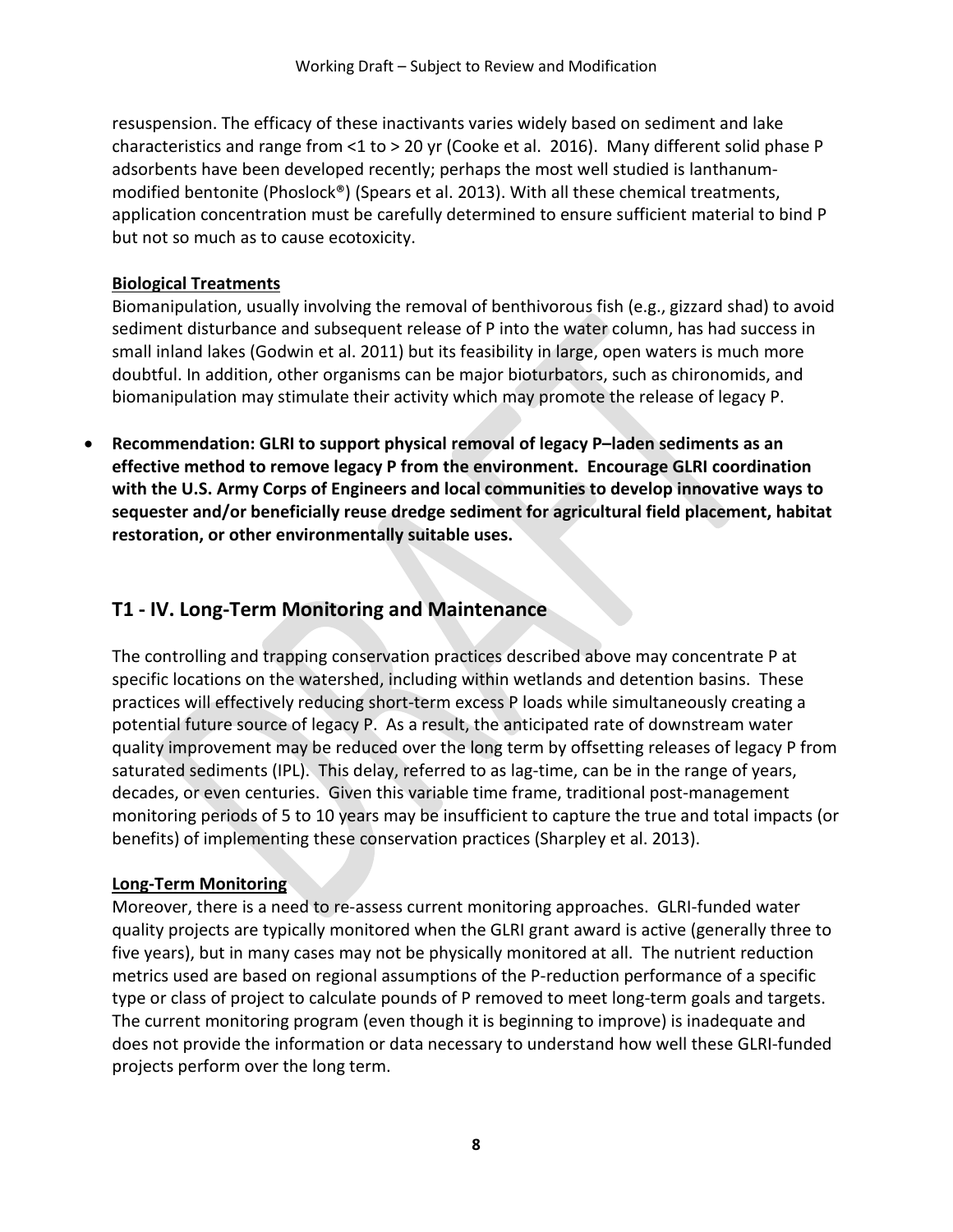• **Recommendation: GLRI to develop and implement a comprehensive long-term monitoring program to assess GLRI-funded project performance and provide the information necessary to guide future GLRI investments in water quality and more effectively manage nutrient pollution in the Great Lakes.** 

## **Critical Need for Long-Term Funding**

Long-term monitoring and maintenance of legacy P nutrient reduction projects will require a commitment to dedicated long-term funding. Funding mechanisms to support long term monitoring are particularly challenging because federal and state agencies cannot make long term financial commitments due to annual and/or biennial budget cycles.

One solution that has been successfully applied is the creation of an Endowment Funds to provide the resources to support long-term environmental protection and restoration efforts in Muskegon Bay (cf. Steinman and Ogdahl 2004). Suggestions were made on different ways to capitalize such an endowment fund, including fines from environmental violations and bond initiatives. Experience has showed that several revenue streams would likely be necessary for capitalization of the Fund. GLRI could manage such an endowment fund and the \$375 million dollars appropriated annually to GLRI is an important potential source of funding for long-term monitoring, with the caveat that the endowment fund disbursements would carry a match requirement from a non-federal entity. Below, we identify a number of alternative mechanisms to fund long-term monitoring and maintenance.

- 1. GLRI funding: redirect 2% of the annual GLRI appropriation (FY 2021-2022: \$7.5 million) to a long-term monitoring and maintenance endowment fund (see below), which would be available as part of a competitive proposal process.
- 2. Pay-for-Performance Conservation: providing flexible conservation options to farmers while delivering quantifiable water quality benefits in agricultural watersheds (see [http://glpf.org/funded-projects/reducing-phosphorus-loads-from-agriculture-creating-a-pay](http://glpf.org/funded-projects/reducing-phosphorus-loads-from-agriculture-creating-a-pay-for-performance-program-using-field-specific-information/)[for-performance-program-using-field-specific-information/\)](http://glpf.org/funded-projects/reducing-phosphorus-loads-from-agriculture-creating-a-pay-for-performance-program-using-field-specific-information/).
- 3. Public-private partnerships: encourage these partnerships, which allow leveraging of resources through private donations and promote broad community engagement (Meissner 2019); see [\(https://outdoordiscovery.org/project-clarity/\)](https://outdoordiscovery.org/project-clarity/).
- 4. Match requirements: for certain projects, require a cash match that would go into the monitoring and maintenance endowment fund.

The monitoring described above is designed to evaluate the success and ongoing performance of specific projects. In addition, a more collective assessment of GLRI progress in specific bays or whole lakes can be assessed by evaluating existing regional monitoring programs for improvements in: 1) SOLEC indicators over time; 2) trends in long term monitoring data collected through GLNPO annual monitoring on the Lake Guardian; and 3) results of the 5-year CSMI intensive lake monitoring surveys. All three of these initiatives are led or conducted by the GLNPO monitoring and indicators branch. It is important that these monitoring programs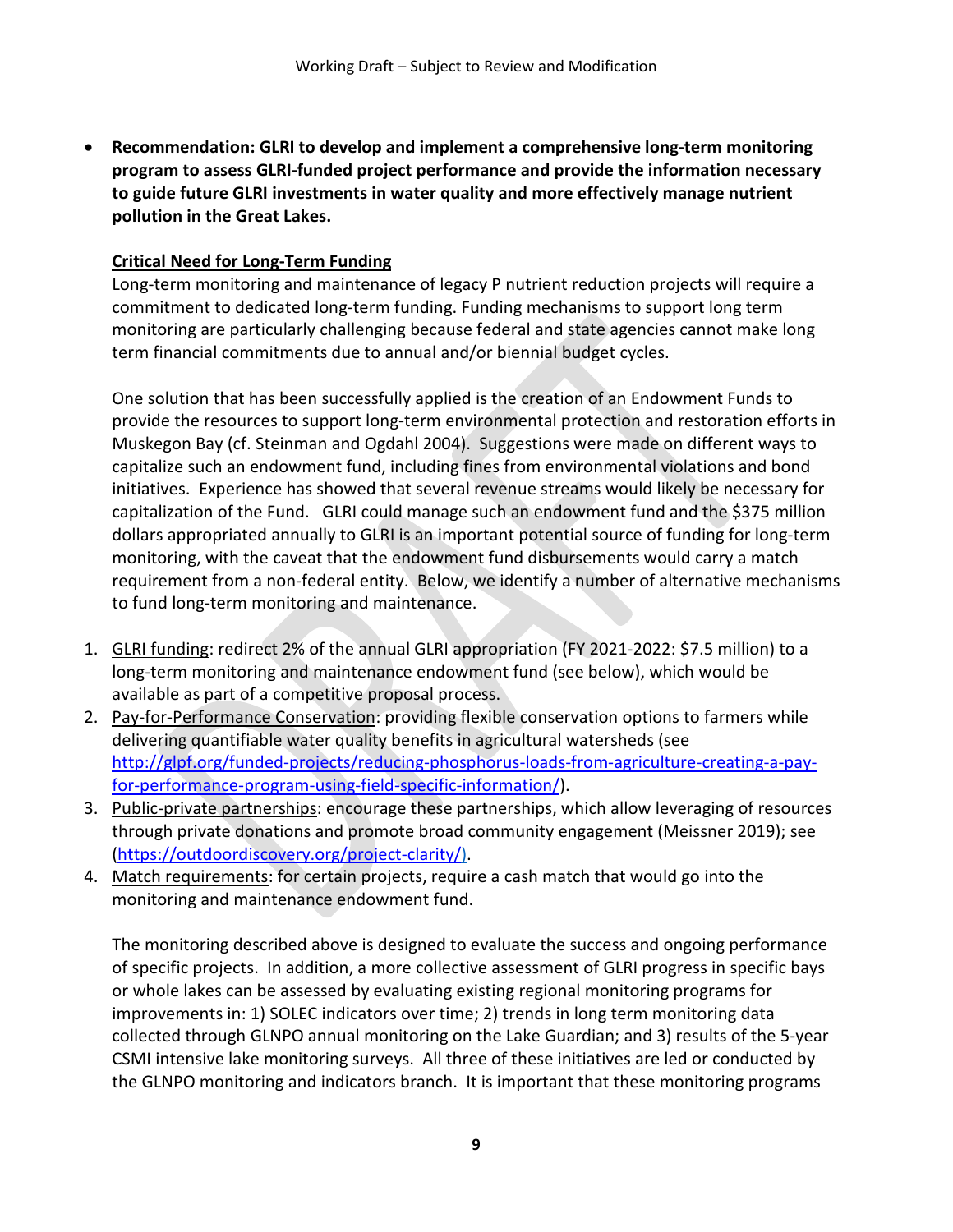continue to be supported over the long-term to assess the overall condition of the lakes, emerging issues, and progress that is being made through GLRI investments.

- **Recommendation: GLRI to create an Endowment Fund (or Funds) to provide a stable longterm funding source to support continued monitoring and assessment work of GLRI-funded nutrient reduction projects.**
- **Recommendation: GLRI continue to fund existing broader regional long-term monitoring efforts to assess the regional benefits (or impacts) of the GLRI-funded portfolio of nutrient reduction projects within the Great Lakes.**

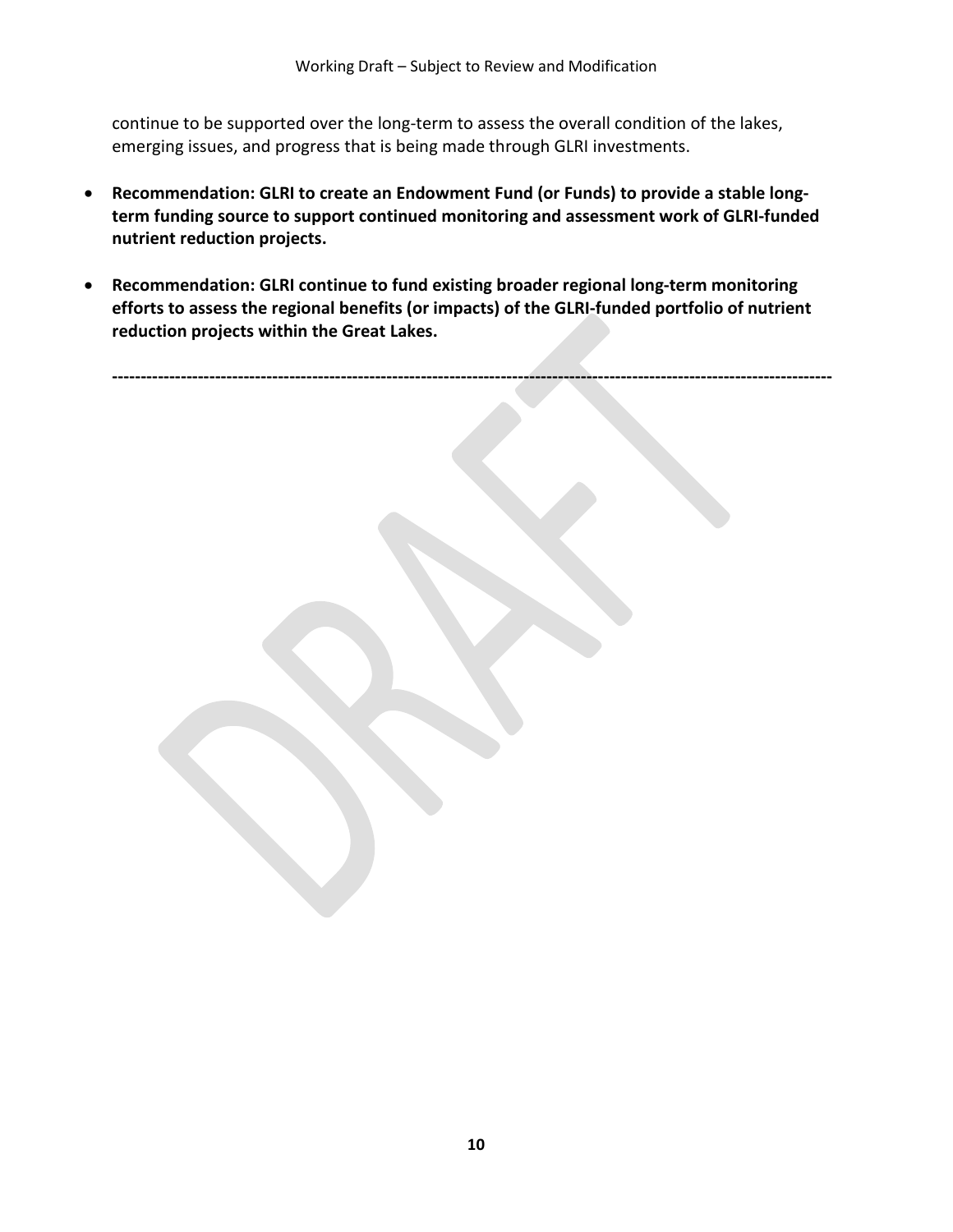# **Theme 1: Seek Advice and Recommendations on Innovative Strategies to Address Legacy Phosphorus**

### **Recommendations**

- **GLRI to support regional project(s) to identify Critical Source Areas in the watershed that contribute a disproportionately large amount of legacy P to nutrient load. GLRI to use Critical Source Area information to prioritize and more effectively target legacy P management strategies to maximize removal of legacy P from the system.**
- **Coordinate GLRI funding and technical expertise to develop regional tools to implement the most effective combination of Avoiding, Controlling, and Trapping practices at federal, state, and local level as identified in the USDA-NRCS ACT program to maximize legacy P nutrient and sediment reduction at HUC-12 watershed scales.**
- **GLRI to fund and implement a long-term comprehensive monitoring program to evaluate the performance and costs of individual and/or combinations of ACT conservation practices to guide GLRI funding decisions to maximize legacy P nutrient and sediment reduction.**
- **GLRI to support physical removal of legacy P–laden sediments as an effective method to remove legacy P from the environment. Encourage GLRI coordination with the U.S. Army Corps of Engineers and local communities to develop innovative ways to sequester and/or beneficially reuse dredge sediment for agricultural field placement, habitat restoration, or other environmentally suitable uses.**
- **GLRI to develop and implement a comprehensive long-term monitoring program to assess GLRI-funded project performance and provide the information necessary to guide future GLRI investments in water quality and more effectively manage nutrient pollution in the Great Lakes.**
- **GLRI to create an Endowment Fund (or funds) to provide a stable long-term funding source to support continued monitoring and assessment work of GLRI-funded nutrient reduction projects.**
- **GLRI continue to fund existing broader regional long-term monitoring efforts to assess the regional benefits (or impacts) of the GLRI-funded portfolio of nutrient reduction projects within the Great Lakes.**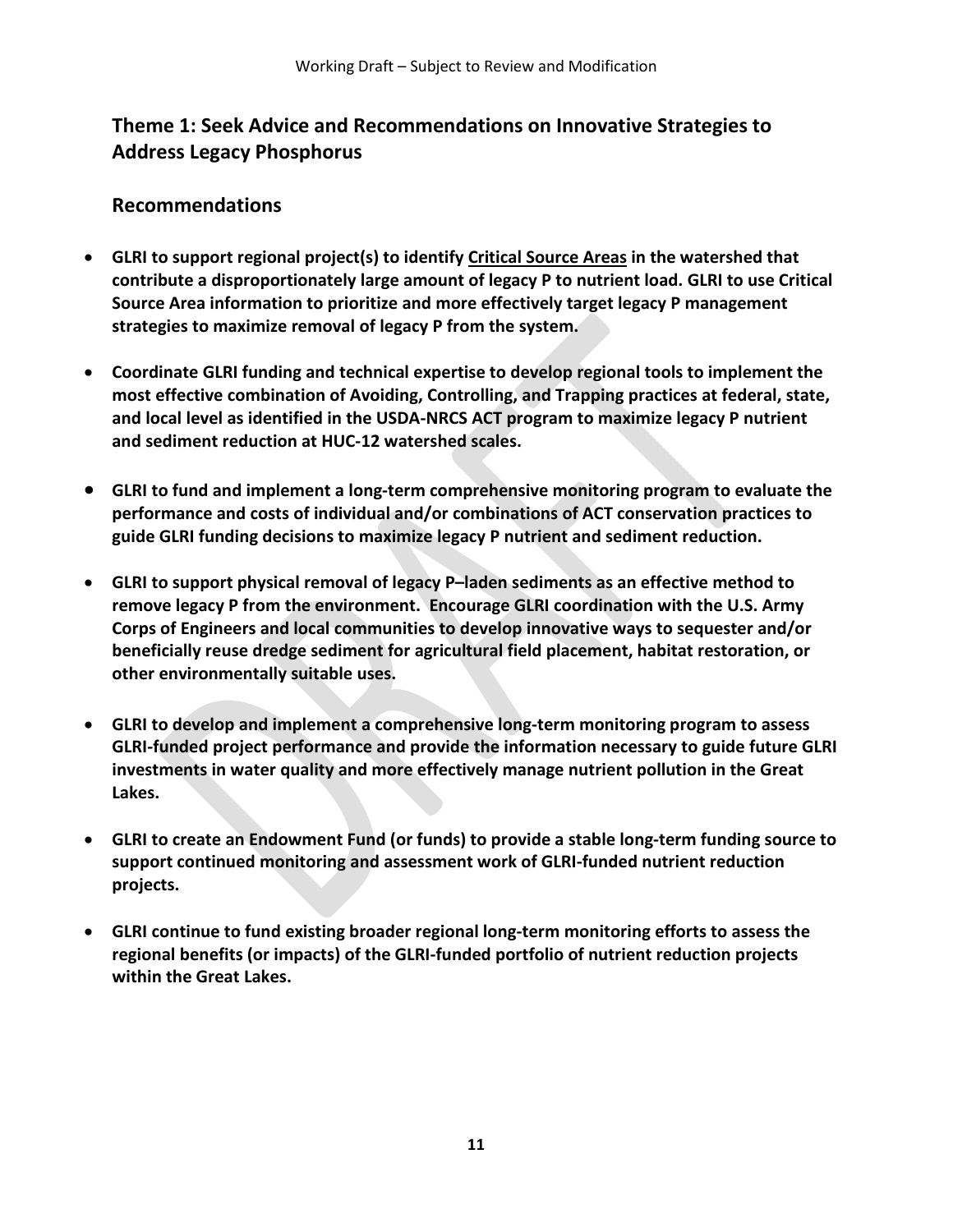# **Theme 2: Seek advice and Recommendations on Managing Excess Nutrients.**

### Charge Question to GLAB:

*Balancing the need for the continued production of agricultural commodities in the Great Lakes region, the contribution to excess nutrient loading in Lake Erie associated with agricultural production activities, and the need to significantly reduce the extent and duration of HABs on Lake Erie, what innovative actions could reasonably be taken to accelerate the reduction of excess nutrients and HABs or duration of HAB events in Lake Erie?* 

*Consider if there are new or different applications of traditional federal funding sources, opportunities to partner with the private sector (including tourism, drinking water systems, and others affected by HABs), or community-driven or market-based approaches to financing water quality improvements.*

### Executive Summary

The workgroup defined what is meant by excess nutrients (or excess P) and then approached the charge question by exploring potential structural (physical) and non-structural (policy, regulatory, and market-based) watershed nutrient reduction strategies. As recommended in Theme 1, the recognition and identification of critical watershed source areas is critical to address excess nutrient loads. We recommend that GLRI develop mechanisms to foster crossjurisdictional coordination and fund regional coordination efforts to identify Critical Source Areas and implement regionally coordinated watershed-scale structural ACT nutrient reduction practices (by applying landscape conservation design principles) to maximize nutrient removal efficiencies across the basin.

We recommend that GLRI invest in promising innovative technology/nutrient reduction practices coupled with innovative funding strategies to leverage GLRI resources with publicprivate and/or pay for performance funds (i.e., long-term funding). This would support the implementation of innovative nutrient reduction practices along with long-term comprehensive watershed monitoring programs in the basin. Moreover, market-based incentives provide the opportunity to leverage local, state, and federal funds with corporate and private funds.

Finally, we encourage GLRI to support and fund TMDL implementation using a distributed mass balance approach applied at the HUC-12 subwatershed scale in combination with implementation of 9-element Nonpoint Source Implementation Strategies (NPS-IS plans) as an effective way to link local subwatershed nutrient reduction projects (BMPs) to regional TMDL/distributed load water quality targets. This would include GLRI-supported calibration of SWAT and land-use planning models with HUC-12 water quality monitoring data to identify critical source areas that disproportionately contribute to excess P loads from HUC-12 watersheds.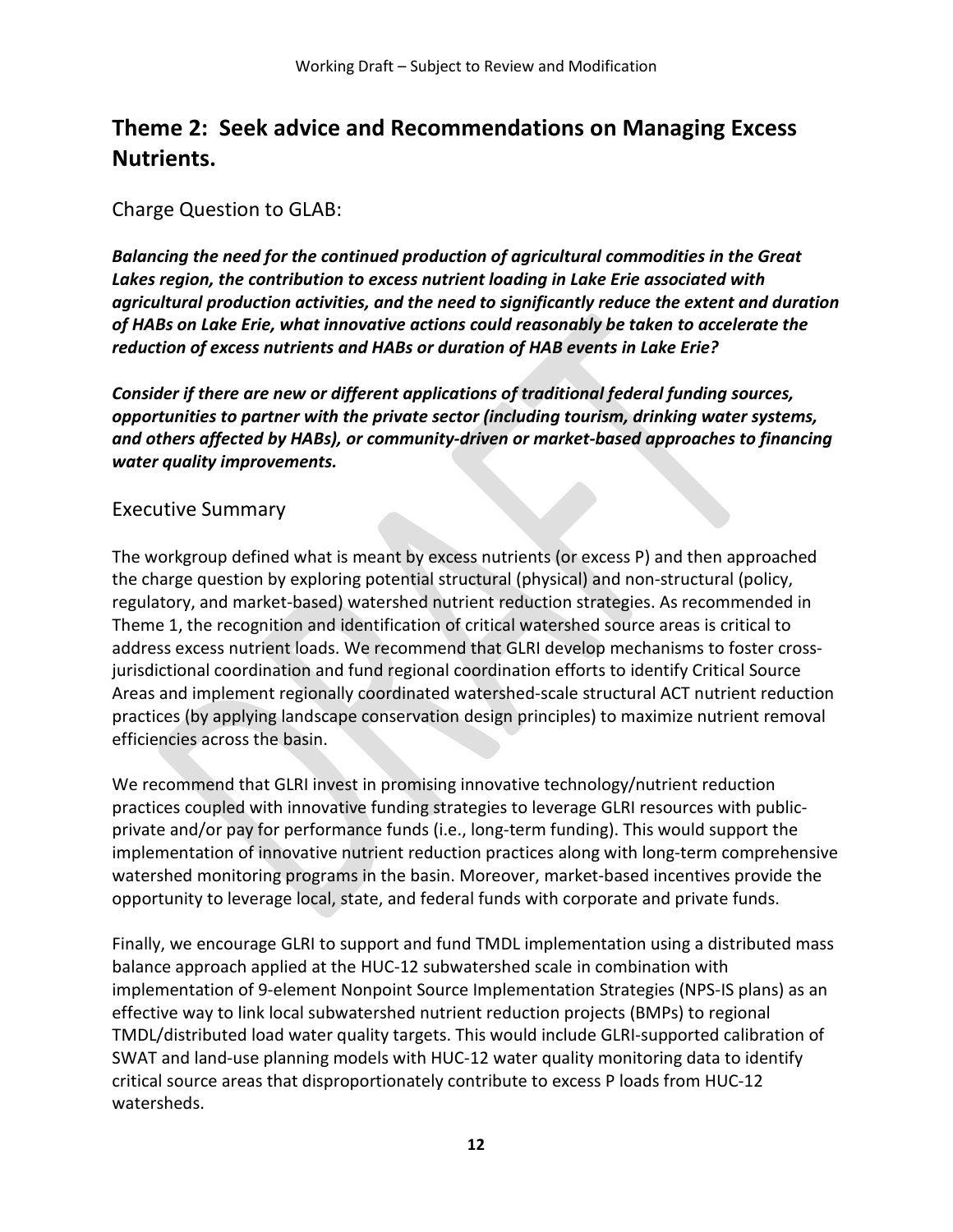# **T2 - 1. Introduction**

Addressing the sources and transport processes for excess nutrients is important to develop sound nutrient management strategies. These include nutrients derived from urban/suburban point and nonpoint sources (e.g., wastewater treatment facilities, stormwater outfalls, surface runoff), agricultural nonpoint sources (e.g., fertilizer, manure, AG drain tiles, drainage ditches), and other point and nonpoint sources (e.g., home septic treatment systems - HSTS) (Chen et. al 2015; Cornell 2011). Regardless of source, all nutrients that exceed agronomic and food web requirements and are released and transported downstream are considered to be excess nutrients and collectively contribute to eutrophication, hypoxia, and harmful algal blooms in the Great Lakes (Madenjian, et al., 2002; Scavia et al., 2019).

Surface runoff, leaching, and tile drainage are the primary mechanisms/pathways that mobilize and transport excess nutrients from the landscape into streams and rivers. Excess nutrients transported to streams and rivers ultimately end up in the Great Lakes and originate from all land uses (Allan, 2004; Robertson and Saad, 2011). Moreover, excess nutrients when incorporated into soils and/or bound to sediment, may also be a source of future legacy P.

To address increasing impacts of excessive nutrient loads into the Great Lakes, Great Lakes States have developed and are implementing nutrient reduction plans that focus on a combination of both structural and non-structural strategies applied across all sectors and sources to achieve nutrient reduction goals (e.g., Illinois nutrient loss reduction strategy [2](http://www.epa.state.il.us/water/nutrient/documents/illinois-nlrs-public-comment-11-20-14.pdf)014, State of Ohio Domestic Action Plan 2020, State of Michigan Domestic Action Plan 2012). These nutrient reduction strategies describe multiple approaches to nutrient reduction including structural approaches that either control or trap excess nutrients across the landscape and nonstructural practices that attempt to minimize excess nutrients at the source through governance, regulatory, and market-based (economic incentive) means.

### **Identification of Critical Source Areas**

Similar to the recommendations made in Theme 1 (legacy P) earlier in this draft report, an important aspect of the planning process is the identification of critical source areas (CSAs). CSAs are those areas in the watershed that contribute a disproportionately large amount of excess P to the nutrient load. These are the locations where sources of excess nutrients on the landscape coincides with active hydrologic transport mechanisms. Because a relatively small area of a watershed can generate a disproportionate amount of excess nutrients, identifying CSAs can help prioritize conservation practices to better protect water quality and reduce costs (US EPA 2018). This requires the ability to identify those watersheds contributing the highest loads, determining the land use practices and specific locations within those watersheds contributing excess nutrient loads, and then applying appropriate structural (controlling and trapping) practices and/or non-structural (avoiding) practices to minimize excess nutrient loads derived from the landscape.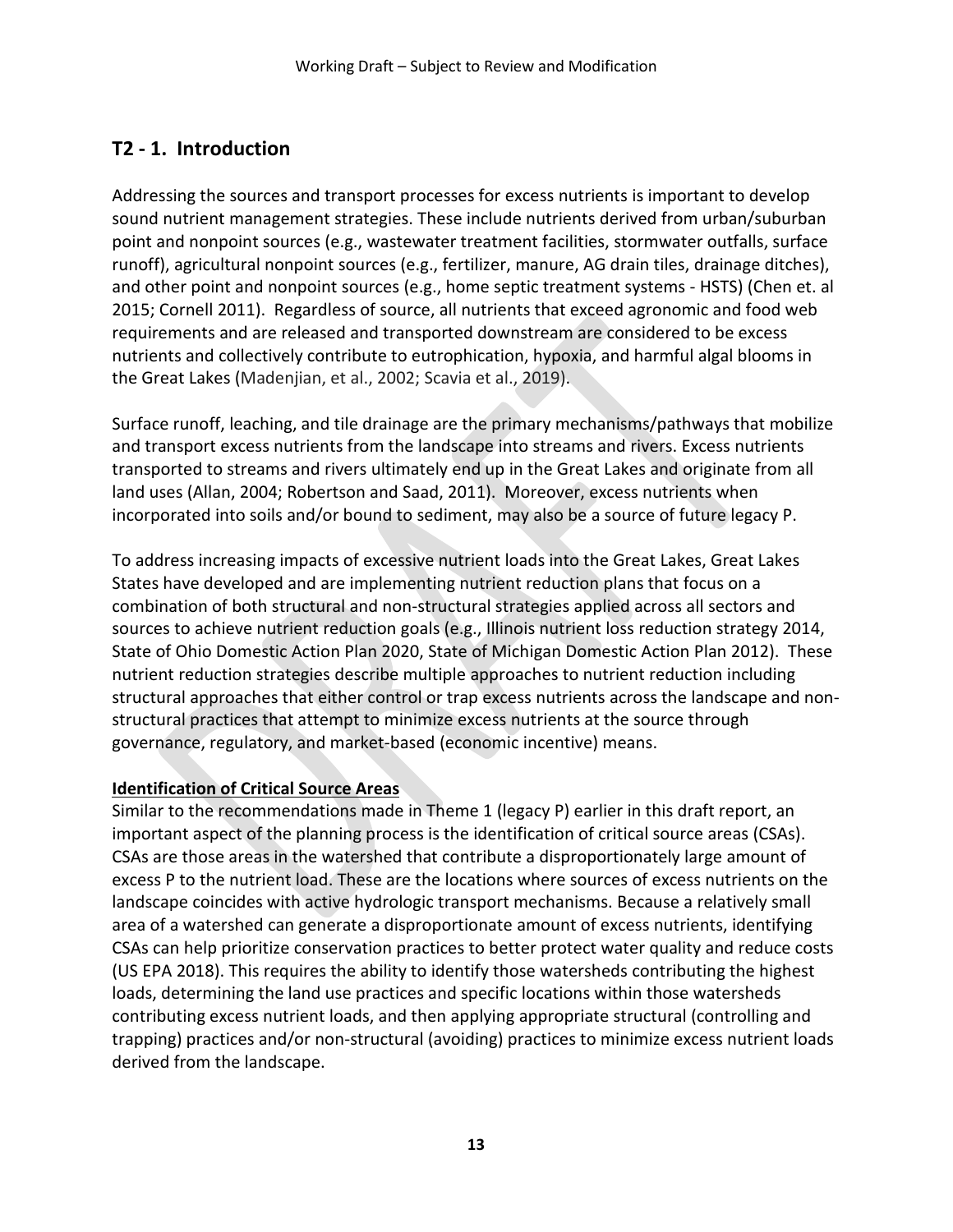Examples include quantities (amount) of commercial fertilizer/manure applied to the landscape as a function season and crop rotation, identification of persistent high-source areas within the watershed that consistently contribute excess nutrients over longer periods of time and understanding the mobilization and transport pathways from CSAs through the watershed (e.g., surface runoff vs. leaching vs. tile drainage vs. other).

Moreover, to maximize nutrient reduction benefits, structural nutrient removal systems should be located near the pour points of Critical Source Areas to maximize effectiveness. In instances where multiple input sources and multiple HUC-12 watersheds are cumulatively contributing excess nutrients to a receiving waterbody, it may be most efficient to implement large-scale structural nutrient removal projects closer to the impacted receiving water body. There are efficiencies to be gained as larger-scale projects may be easier to maintain and monitor over the long-term and of sited properly, these projects have the potential to remove excess nutrients that have not been addressed by BMPs and watershed practices further upstream.

- **Recommendation: GLRI to support and fund regional projects to identify watersheds where GLWQA target nutrient loads are consistently exceeded (excess P) during March 1 through July 31 timeframe to identify potential target watersheds for potential follow-on funding of Critical Source Area identification projects** (see following recommendation).
- **Recommendation: GLRI to support and fund projects that identify Critical Source Areas within the watersheds that contribute a disproportionately large amount of excess P to nutrient load. GLRI to use Critical Source Area information to prioritize and more effectively target excess P management strategies to maximize removal of excess P from the system.**
- **Recommendation: GLRI to encourage, support, and fund larger-scale nutrient reduction projects within lower watershed tributaries near, or adjacent to, receiving water bodies to maximize potential nutrient reduction benefits.**

# **T2 - II. Structural Nutrient Removal Systems**

Structural nutrient removal systems are focused primarily on controlling and trapping excess nutrients as they are mobilized and transported by surface runoff, leaching, and tile drainage from the landscape into water. A detailed summary of specific conservation practices based on the USDA-NRCS Avoid, Control, and Trap (ACT) conservation system has already been provided in the **Charge Theme 1 - Section II - Watershed-Based Strategies** of this draft report. Many of the controlling and trapping practices listed in Tables 2 and 3 in the Theme 1 section are structural (physical) nutrient removal systems. These conservation practices are effective at removing excess nutrients and the reader is referred to the recommendations made in that Section.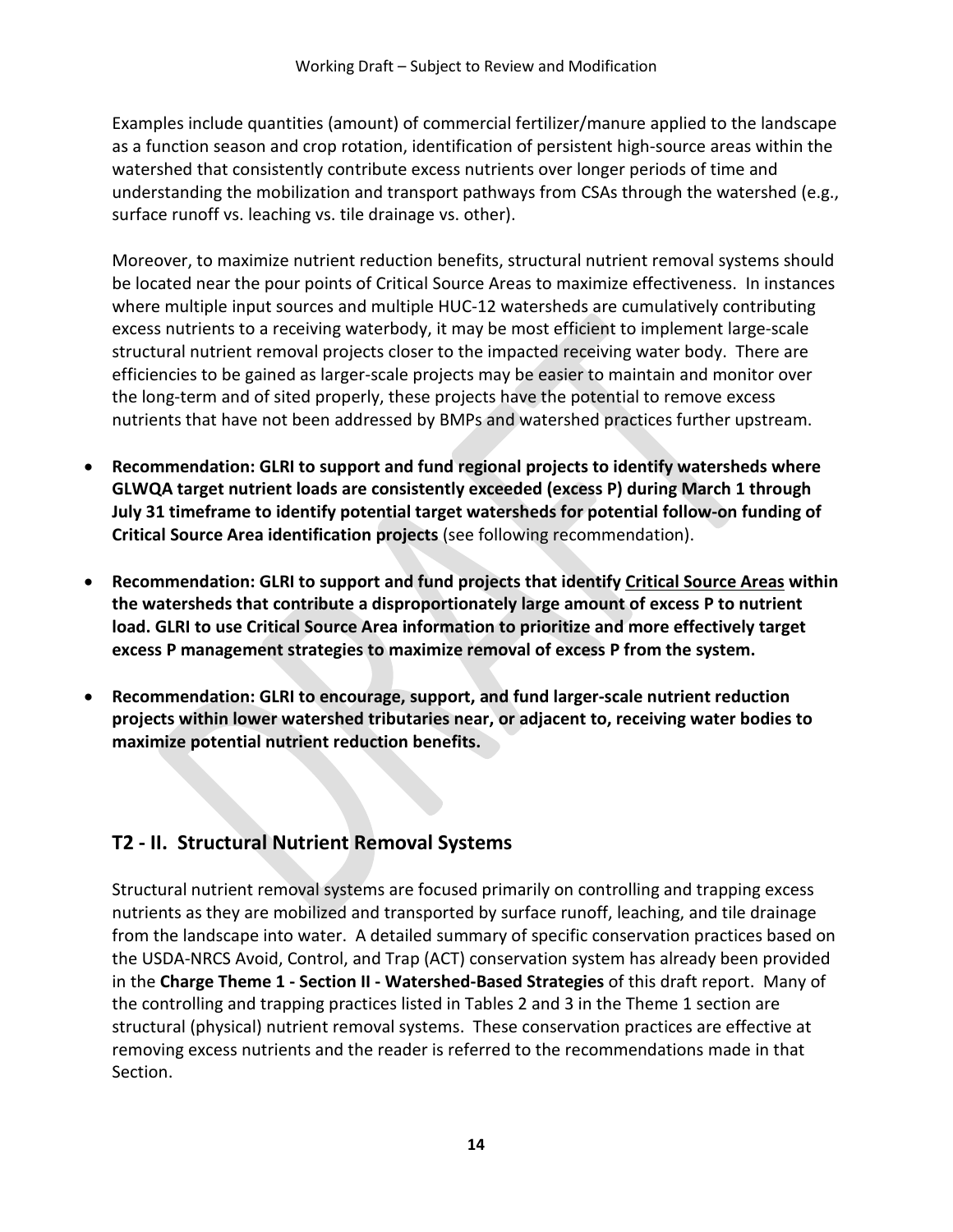### **Innovative Technologies/Nutrient Removal Systems**

TBD – P Removal Traps.

TBD – Tile/Drain Controls.

TBD - Chemical inactivant injected into waters to remove excess P from the water column.

TBD - Algal harvesting/processing/filtration technologies that remove and sequester algae.

TBD – Peak flow nutrient removal systems integrated with flow management, retention (flood control), and innovative treatment systems.

| Table 4. Potential Innovative Technology/Nutrient Removal Systems             |                  |                           |                                                                |                                            |  |  |  |
|-------------------------------------------------------------------------------|------------------|---------------------------|----------------------------------------------------------------|--------------------------------------------|--|--|--|
| <b>Structural Practice</b>                                                    | <b>Ongoing</b>   | <b>Pilot</b>              | <b>Location considerations</b>                                 | <b>Managing</b><br>entity                  |  |  |  |
| P removal traps (e.g. slag filters)                                           | X                | X                         | site specific                                                  | Federal, State,<br>Local                   |  |  |  |
| <b>End of tile treatments</b>                                                 | $\boldsymbol{X}$ |                           | field runoff, field tiles, or<br>ag. drains                    | USDA, NRCS,<br><b>SWCDs</b>                |  |  |  |
| <b>End of legal drain treatments</b>                                          | X                |                           | field tiles, ag. drains                                        | County<br><b>Drainage</b><br><b>Boards</b> |  |  |  |
| <b>Dredging removal/sequestration</b><br>of high particulate P (and legacy P) | X                | X                         | <b>Federal/State</b><br>commercial and<br>recreational harbors | <b>USACE Federal,</b><br>State, private    |  |  |  |
| <b>Chemical inactivant injection</b><br>system                                |                  | $\boldsymbol{\chi}$       | ?                                                              | 2                                          |  |  |  |
| Algal harvesting/filtration<br>technologies                                   |                  | X                         | smaller lakes &<br>tributaries                                 | Federal, State,<br>Local                   |  |  |  |
| Hybrid technology/natural<br>infrastructure projects                          |                  | $\boldsymbol{\mathsf{x}}$ | coastal and riparian<br>wetlands                               | Federal, State,<br>Local                   |  |  |  |
| <b>Peak flow management nutrient</b><br>removal system                        |                  | $\boldsymbol{X}$          | riparian overflow<br>wetlands                                  | Federal, State,<br><b>Local</b>            |  |  |  |
| Sequential nutrient removal and<br>processing system                          | X                | X                         | landscape/system scale                                         | Federal, State,<br>Local                   |  |  |  |
| Flow management, retention,<br>treatment                                      | X                | X                         | field runoff, field tiles, or<br>ag. drains                    | USDA, NRCS,<br>SWCDs, FEMA                 |  |  |  |

Table 4. Provides a list and general status of innovative structural nutrient removal practices that are being considered or are in the process of being implemented within the basin. These practices may require additional research and/or funding to support initial on-the-ground pilot projects and long-term monitoring/assessment.

• **Recommendation: GLRI to support and fund innovative technology/nutrient removal systems along with innovative funding strategies to support long-term monitoring and assessment of these technologies to evaluate their effectiveness.**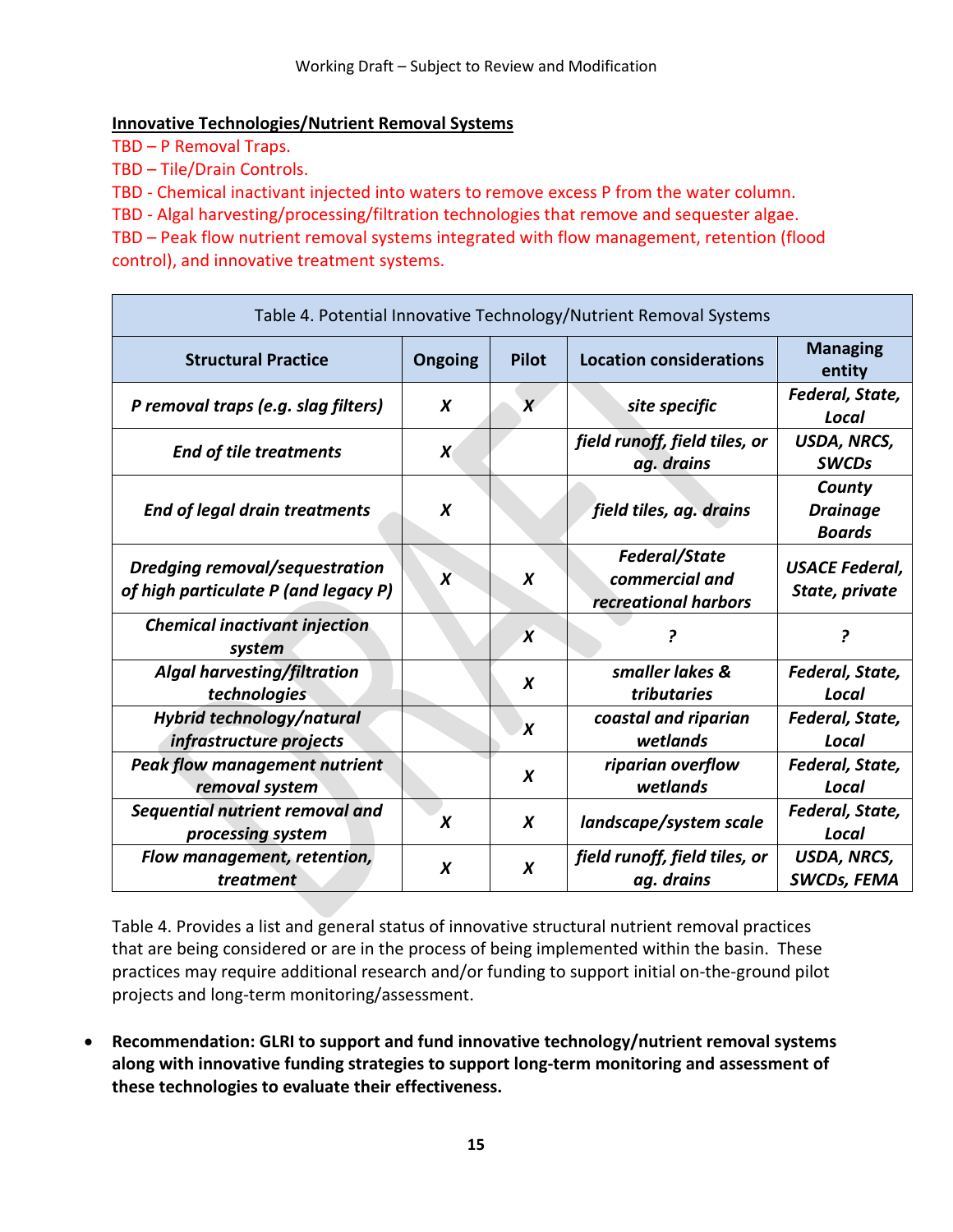The following recommendations are made to facilitate the selection, siting, and funding of watershed-scale structural practices:

• **Recommendation: Coordinate GLRI funding and technical expertise to develop regional tools to implement the most effective combination of Avoiding, Controlling, and Trapping practices at federal, state, and local level as identified in the USDA-NRCS ACT program to maximize excess P nutrient and sediment reduction at HUC-12 watershed scales.**

Currently state and federal agencies, academic institutions, and consulting firms are collecting data and conducting modeling efforts to understand the sources and amount of nutrients contributing to algal blooms and hypoxia events in the western basin of Lake Erie. Unfortunately, these efforts are not well-coordinated at a regional or cross-jurisdictional level. There may be an opportunity for GLRI to fund efforts to develop mechanisms to foster crossjurisdictional coordination at a regional landscape and/or basin-wide scale. This would create an opportunity to apply landscape conservation design principles to systematically link structural nutrient reduction practices to maximize nutrient removal efficiencies.

• **Recommendation: GLRI to develop mechanisms to foster cross-jurisdictional coordination and fund regional coordination efforts to identify Critical Source Areas and implement regionally coordinated watershed scale structural nutrient reduction practices (by applying landscape conservation design principles) to maximize nutrient removal efficiencies.**

## **T2 – III. Nonstructural Practices, Planning, and Market-Based Incentives**

Nonstructural nutrient removal systems are focused primarily on avoiding and controlling nutrient reduction practices as they are applied to the landscape. Nonstructural approaches also include policy, planning, or market-based (i.e., economic) activities that result in changes in behavior, investments, and/or change in land use that result in nutrient load reductions within a watershed. An example would be land use planning efforts that change the % of developed land vs. % of agricultural land within a watershed that result in a reduction of nutrient loads.

A detailed summary of specific conservation practices based on the USDA-NRCS Avoid, Control, and Trap (ACT) conservation system has already been provided in the **Charge Theme 1 - Section II - Watershed-Based Strategies** of this draft report. Many of the avoiding and controlling practices listed in Tables 1 and 2 in the Theme 1 section are non-structural nutrient removal programs designed to manage the application/distribution of nutrients on the landscape in order to reduce excess nutrient loads. When properly implemented, these conservation practices are effective at reducing excess nutrient loads and the reader is referred to the recommendations made in that Section and described below.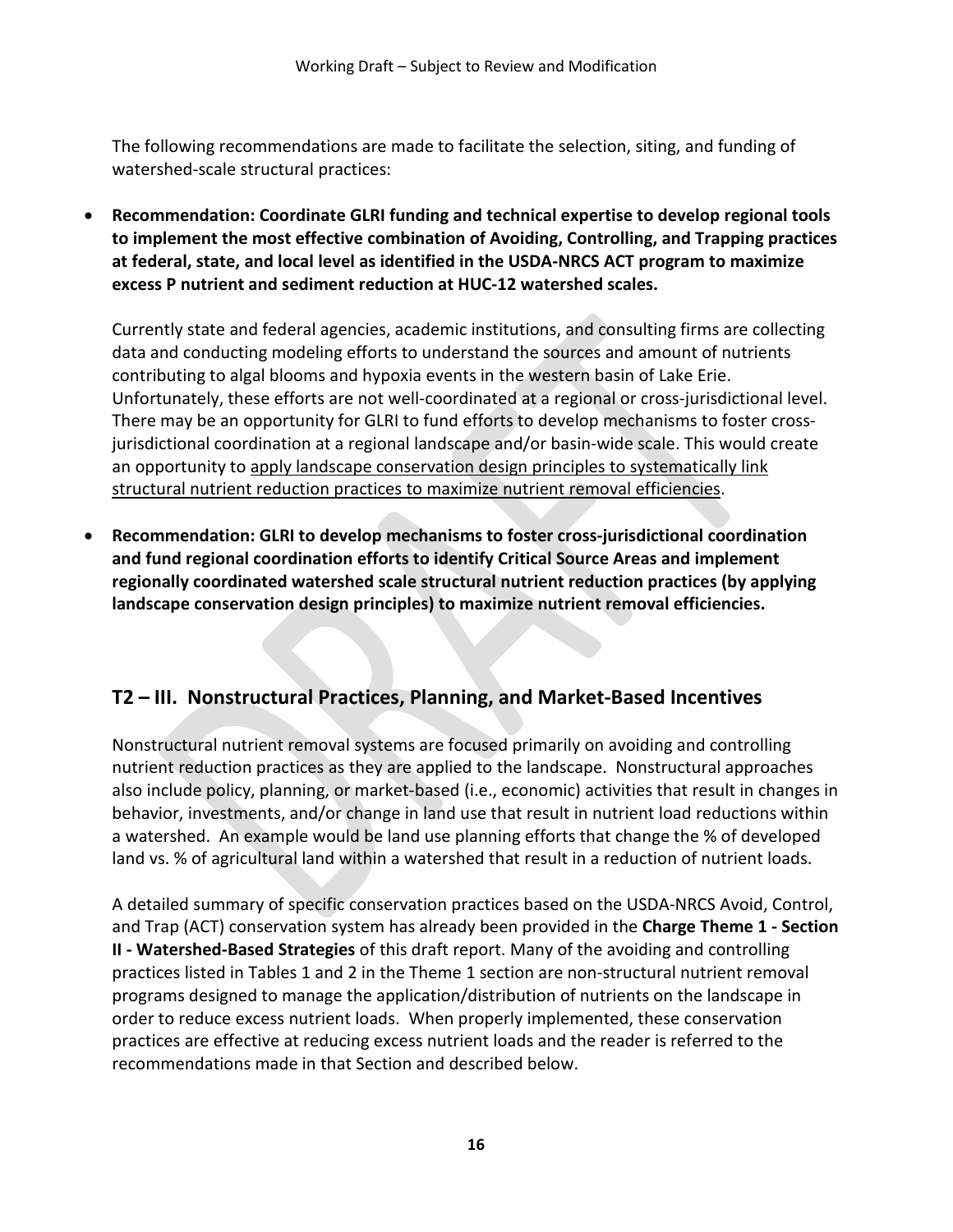### **Land Use Planning**

The most effective way to control nutrients entering the Great Lakes over time is to prevent watersheds from developing land uses that increase nutrient runoff and loading to streams. Research has shown that the percentages of urban, suburban, and agricultural land use in a watershed are indicative of stream health (Wiley et al. 2010; Pijanowski et al., *in revision*). Watershed land use (% developed land area, % drained agricultural land area) and variable weather/storm runoff events (e.g., precipitation) collectively account for up to 94% of the annual variation in riverine total Phosphorus fluxes (Tang et al., 2005; Wiley et al. 2010; LaBeau et al, 2014; Chen et. al 2015).

Land use planning can be used to guide local entities (e.g., local and regional planning commissions, soil and water conservation districts, etc.) to promote land use change and encourage conservation practices that reduce nutrient loading to streams. However, there are limited funding opportunities available to support the development and implementation of watershed plans in watersheds that are not already degraded. EPA 319 funds and GLRI funding is usually targeted at areas where nutrient loading is high, current land uses are problematic, and remediation is required. That funding needs to be maintained. However, GLRI also needs to develop competitive funding opportunities to develop and implement land use plans that continue to protect and preserve existing high-quality watersheds that have low-moderate nutrient loads.

In addition, current land-use planning models may not consider potential water quality/nutrient reduction benefits due to changes in land use that result in reduced runoff and trap and process nutrients on the landscape. It may be possible to Incorporate modeling results that estimate nutrient load reductions resulting from implementation of new land use and watershed plans (Tang et al., 2005). New performance metrics are required to document future potential reductions in nutrient loading that may result by implementing changes in land use.

- **Recommendation: GLRI to support and fund watershed land-use plans and conservation practices that protect and maintain existing high-quality watersheds that that do not contribute significant (excess) nutrient loads to the basin (i.e., protect and preserve what is already working).**
- **Recommendation: GLRI to support the development of new performance metrics to recognize and document future potential reductions in nutrient loading that may result by implementing changes in land use. Those metrics need to be incorporated into land use models to identify potential land use changes that maximize nutrient reduction benefits within a watershed.**

### **Market-Based Approaches**

Healthy ecosystems provide numerous benefits such as clean water and air, flood prevention, healthy soils, and wildlife habitat. Collectively, these environmental benefits are referred to as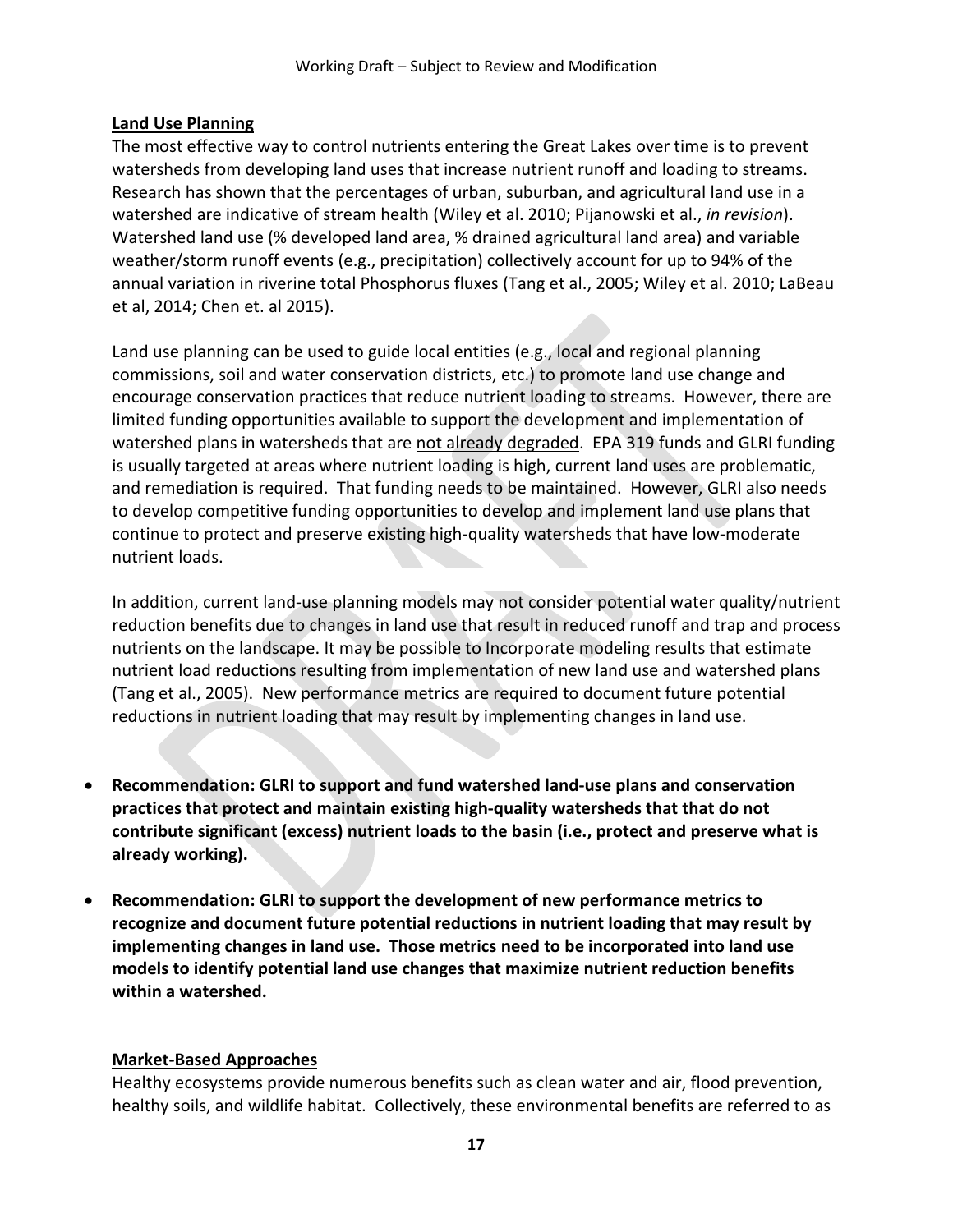ecosystem services. When ecosystem services can be measured and quantified, they can be sold and purchased through emerging ecosystem or environmental credit markets.

Companies and corporations of various sizes across many industries are announcing new corporate sustainability commitments. They are focusing on the public goodwill they will earn as consumers see them as playing a part in improving our climate; water, air, and soil resources; conservation; biodiversity; as well as creating pollinator/wildlife habitats. They are establishing corporate sustainability programs and investing in environmentally sustainable development projects and ecosystem credit markets.

The ecosystem credit markets are constantly evolving, and many are under development or being refined in pilot stages. Regardless of the stage of development, several common themes exist throughout all ecosystem credit markets. Chief among them is a voluntary, incentivebased structure that connects buyers and sellers of ecosystem services credits. Typically, farmers will be the generator and the seller of the credits. They will receive payment for using conservation stewardship practices proven to meet established ecosystem benefit criteria.

• **Recommendation: GLRI to support the development of an incentive-based ecosystem credit marketplace that connects buyers and sellers of ecosystem credits. There may be an opportunity to link these markets to the Blue Accounting Coastal Wetland project with an emphasis on excess nutrient reduction and water quality improvement.**

Another market-based approach is the tradable permit model. A tradable permit model requires that an authorized agency, i.e., federal (EPA) or state agency (e.g., DNR) set limits on the amount and type of pollutants that can be discharged into the system. Permits are then allocated to permitted operators distributing a portion of the permitted limit to each operator. Operators can then either exercise their permit or sell their allocation to another licensed operator. This structure ensures that annual limits are not exceeded and incentivizes efficiency. Those discharging facilities that have upgraded their systems and discharge less than their permitted amount can sell the excess to a less efficient operator. Those less efficient operators now have to pay more to discharge their pollutants and in time can be more efficient by upgrading their systems. The efficient operators get some financial return for their investment in cleaner technologies.

The tradable permit model is well suited to an impaired watershed where a Total Maximum Daily Load (TMDL) has been established for the watershed and EPA has set maximum P discharge limits. All point sources already have NPDES permits from EPA and are required to do regular testing to document their discharge amounts. To implement a tradable permit system for nutrients, EPA (or other authorized agency) would need to calculate the amount of P that could be discharged by each NDPES holder each year to meet TMDL limits. Second, other large sources of P not currently required to have NPDES permits (i.e. nonpoint sources) would have to be brought into the system.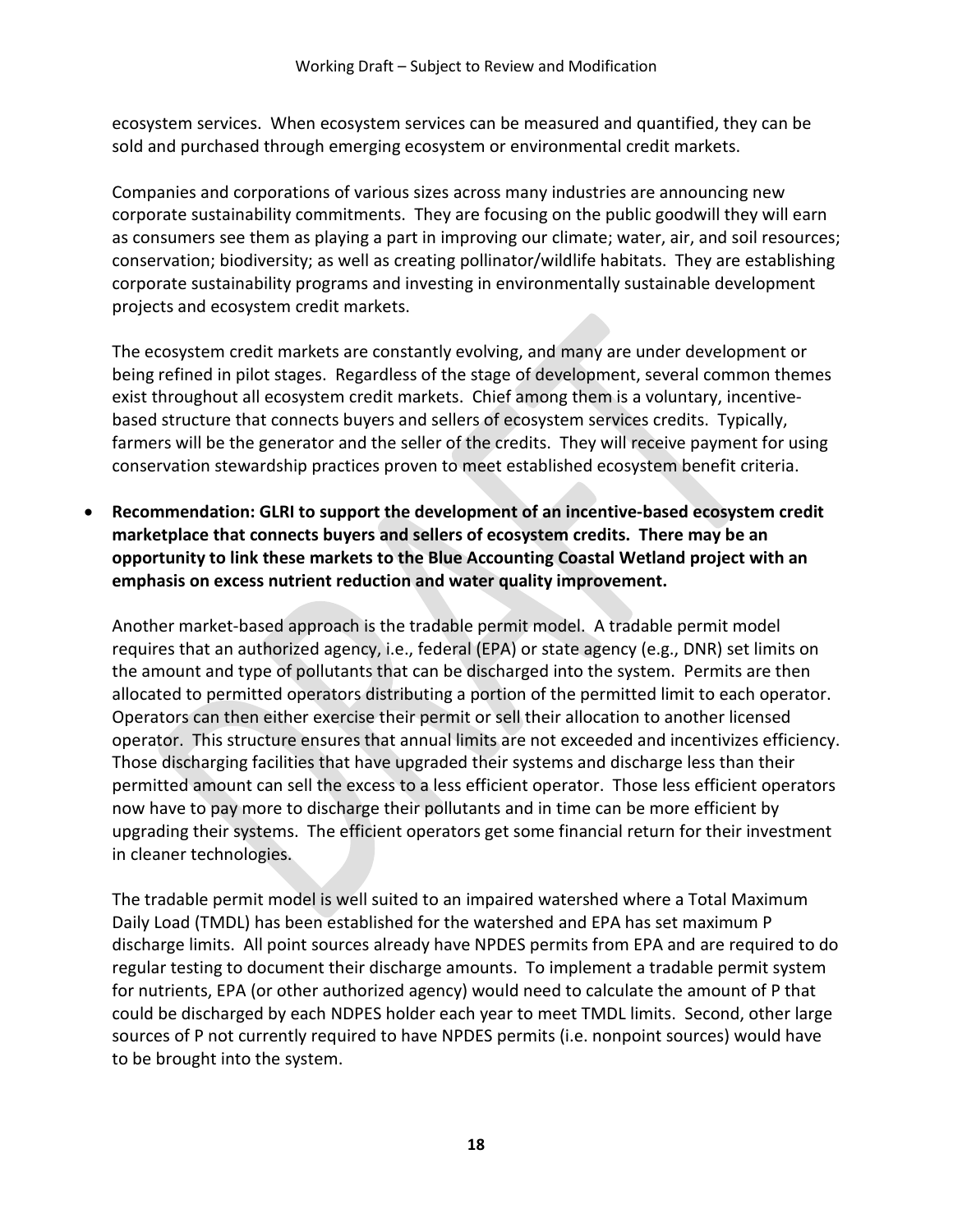The most efficient way to accomplish this would be to require large nonpoint source P contributors (i.e., County agricultural drains, discharging septic systems, confined animal feeding operations) to meet NPDES requirements within the TMDL area. Within this category, permit holders would be allocated their share of the load they could discharge annually. It would incentivize the use of targeted BMPs, and increase the number of non-discharging septic systems, and ensure that overall TMDL limits for the watershed are not exceeded.

| Table 5. Market-Based Approaches for Nutrient Reduction |         |                   |                                                                                                                            |  |  |  |  |  |
|---------------------------------------------------------|---------|-------------------|----------------------------------------------------------------------------------------------------------------------------|--|--|--|--|--|
| <b>Practice/Programs</b>                                | Ongoing | <b>Pilot Test</b> | <b>Managing entity</b>                                                                                                     |  |  |  |  |  |
| <b>Great Lakes Impact</b><br><b>Investment Platform</b> | X       |                   | <b>Conference of Great</b><br>Lakes St. Lawrence<br><b>Governors &amp; Premiers</b>                                        |  |  |  |  |  |
| <b>Water Quality Trading</b><br>(permits)               | X       | X                 | <b>State EPAs, Ag Depts,</b><br><b>SWCDs, Communities</b>                                                                  |  |  |  |  |  |
| <b>Public-Private</b><br><b>Partnerships</b>            | X       | X                 | <b>State EPAs, Ag Depts,</b><br><b>SWCDs, Communities,</b><br><b>Businesses, Investors</b>                                 |  |  |  |  |  |
| <b>Pay for Performance</b><br><b>Conservation</b>       | X       | X                 | <b>NPDES Permit Holders,</b><br><b>Public Water Supplies,</b><br><b>State EPAs, Ag Depts,</b><br><b>SWCDs, Communities</b> |  |  |  |  |  |

• **Recommendation: GLRI to consider opportunities to support and develop mechanisms to leverage GLRI resources with public-private and/or pay for performance funds (i.e., long term funding) to implement in nutrient reduction practices in the basin. Market-based incentives provide the opportunity to leverage local, state, and federal funds with corporate and private funds. The development of corporate sustainability programs provides opportunities to invest in environmentally sustainable development projects and ecosystem credit markets.** 

# **T2 – III. Governance and Regulatory Considerations**

Regulatory considerations presented here are intended to provide options within EPA's jurisdictions when voluntary and practice-based approaches are deemed insufficient to achieve necessary nutrient reductions to meet GLWQA targets.

### **Total Maximum Daily Load (TMDL)**

Total Maximum Daily Load (TMDL) is based on the loading capacity of a waterbody and used to allocate pollutant (in this case nutrient and sediment) loads among different sources to achieve desired water quality standards. Point and nonpoint sources of nutrient loading within the watershed and their relative contributions are identified, and a portion of the allowable load is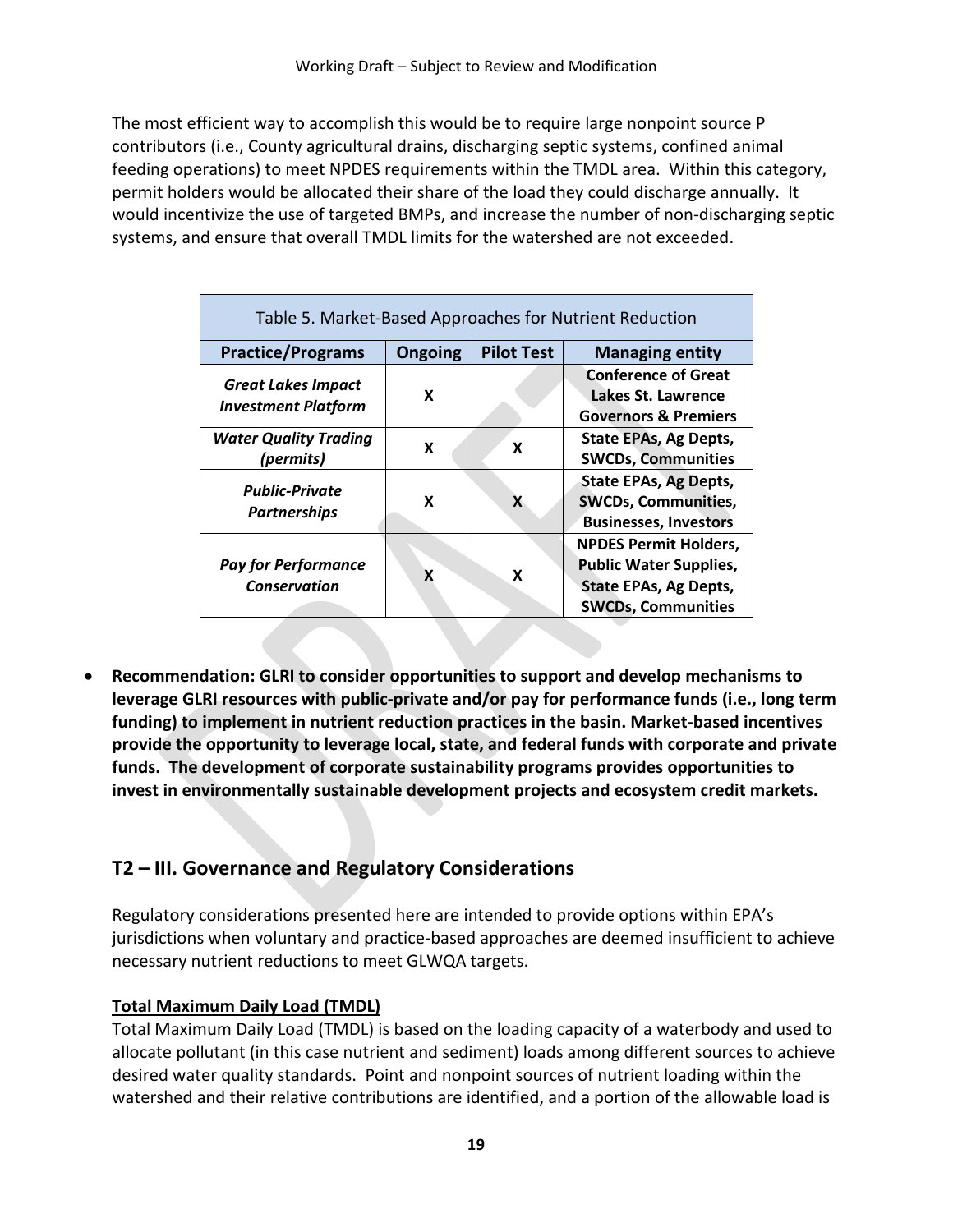allocated to sources (by usually reducing source loads) to achieve target loads that meet water quality goals. TMDLs have been used with some success in the Chesapeake Bay region where U.S. EPA has mandated specific implementation strategies based on the ability to meet TMDLs developed by the States to achieve broader-scale water quality objectives in Chesapeake Bay.

The Chesapeake Bay TMDL is unique because of the extensive measures EPA and the jurisdictions have adopted to ensure accountability for reducing pollution and meeting deadlines for progress. The accountability framework includes successful implementation of Watershed Improvement Plans, two-year progress milestones, tracking and assessment of restoration progress, and the implementation of specific federal actions if the jurisdictions do not meet their commitments.

Salient elements from the Chesapeake TMDL include:

- Establish clear goals and targets for TMDL implementation
- Identify implementation scales; Establish a clear timeline for progress with benchmarks
- Identify clear implementation strategies; Set implementation milestones; Monitor and assess progress; Incorporate adaptive management strategies
- Regulatory consequences if TMDL commitments are not met

### **TMDLs and Distributed Load Model for the Maumee River Watershed**

A Nutrient TMDL is currently under development for the Maumee River watershed of Lake Erie. TMDL's are intended to establish an average daily nutrient load limit and then develop practices and policies that will keep loading below this limit. Most actions considered in TMDL implementations are practice based. The following are recommendations for the Maumee River nutrient TMDL based on lessons learned from other TMDL's in large agricultural and urbanizing landscapes (e.g., Chesapeake Bay). We have included regulatory options in the succeeding 2 subheadings that could also be considered if TMDL limits cannot be achieved through practice-based changes alone.

For Western Lake Erie, TMDL implementation should clearly identify the links between water quality degradation in the (excess productivity/HABs); the sources of nutrient loads causing the excess productivity (point and non-point sources); and establish nutrient load reductions needed to meet applicable nutrient load targets.

Even though multiple modeling studies using regional-scale SWAT models have been applied to many Great Lakes watersheds. However, when scaled down to smaller subwatershed scales (HUC 12) in the Maumee River watershed, the predicted SWAT modeling results do not match field-based water quality sampling data due to model calibration errors. This has been clearly demonstrated in the Maumee River watershed of Ohio.

As part of a comprehensive mass balance study implemented by the Ohio EPA, an extensive water quality monitoring network has been established by Ohio EPA and the National Water Quality Center at Heidelberg University where the pour points of HUC-12 watersheds are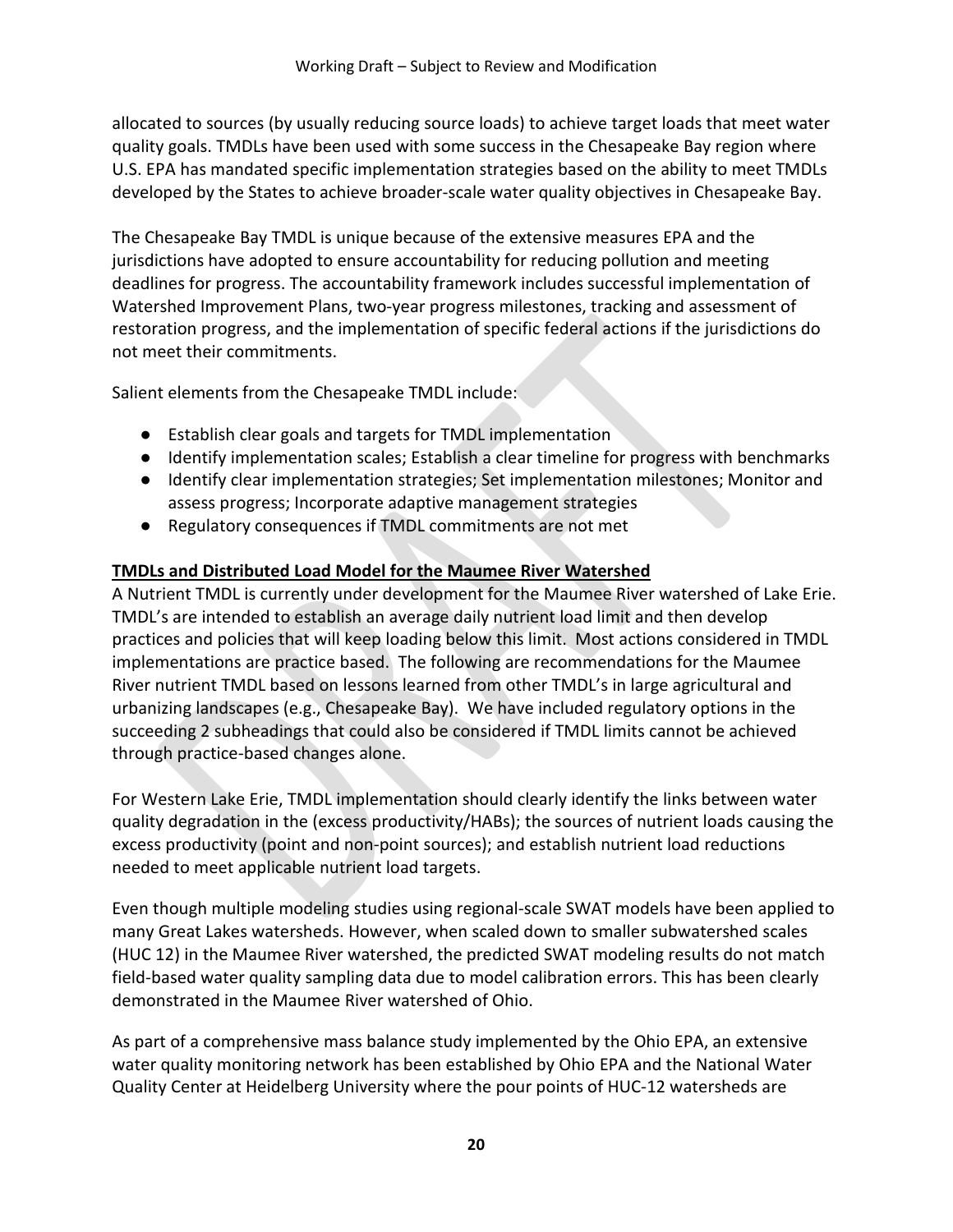monitored three times daily for water quality (State of Ohio Domestic Action Plan 2020). These high-resolution data sets are combined with a nutrient mass balance approach that integrates nutrient load data from three primary sources: nonpoint landscape sources (agricultural, developed, and natural lands), point sources (NPDES permits), and household sewage treatment systems (HSTS) to establish nutrient load targets (TMDLs) at individual HUC-12 pour points at a subwatershed scale.

The distributed load approach provides the flexibility to evaluate different combinations of nutrient reduction measures (BMPs) to optimize nutrient reduction benefits from agricultural, developed, and natural lands at local subwatershed scales. These loads can be used to guide the development of 9-element Nonpoint Source Implementation Strategies (NPS-IS plans) within HUC-12 subwatersheds (State of Ohio Domestic Action Plan 2020). As nutrient management actions are implemented by farmers, property owners, and communities at a local level, these NPS-IS plans provide a critical linkage between nutrient reduction projects (BMPs) implemented by local stakeholders and the HUC-12 (TMDL) loading targets. Moreover, using a mass balance approach, nutrient loads can be integrated across all HUC-12 watersheds and individual HUC-12 loading targets (and associated nutrient reduction projects to achieve those targets) can be modified to meet regional TMDL loading targets for the entire watershed.

## **TMDLs and Septic System (HSTS) Discharges**

Controlling septic system and wastewater discharges not only reduces the amount of P loading to streams and the Great Lakes annually, but also can impact the amount of legacy P that is reactivated (carbon source) causing algal blooms in Great Lakes water bodies. Current research has determined that HSTS discharges can account for up to 20% of the P loading to the Great Lakes (Wan et al. *in prep*).

Currently many soil types in the Great Lakes basin and specifically in the western basin of Lake Erie, are not suitable for standard leach field systems. Septic system regulations can vary by state and usually are controlled by the county/state board of health, State EPA office, or local government agency. Some jurisdictions with increasing development pressure are exploring and implementing new requirements to protect human health, protect water quality, and reduce P loading into streams and rivers.

All septic leach field systems have useful life limitations (most under 25 years), yet few communities have useful life monitoring or inspection requirements. Some communities are addressing septic system issues by requiring subdivisions to develop and maintain either cluster systems (multiple houses on one system) with maintenance paid for by homeowner association dues or requiring new subdivisions to be connected to the local municipal sewage treatment system. Should additional measures be required to meet TMDL limits in the western Lake Erie watershed, three HSTS recommendations could be considered: 1) Require new septic systems to be compatible with soil characteristics; 2) Require maintenance or useful life requirements for existing systems; and 3) Require new subdivision development to have cluster systems or to be connected to the municipal sewage treatment system.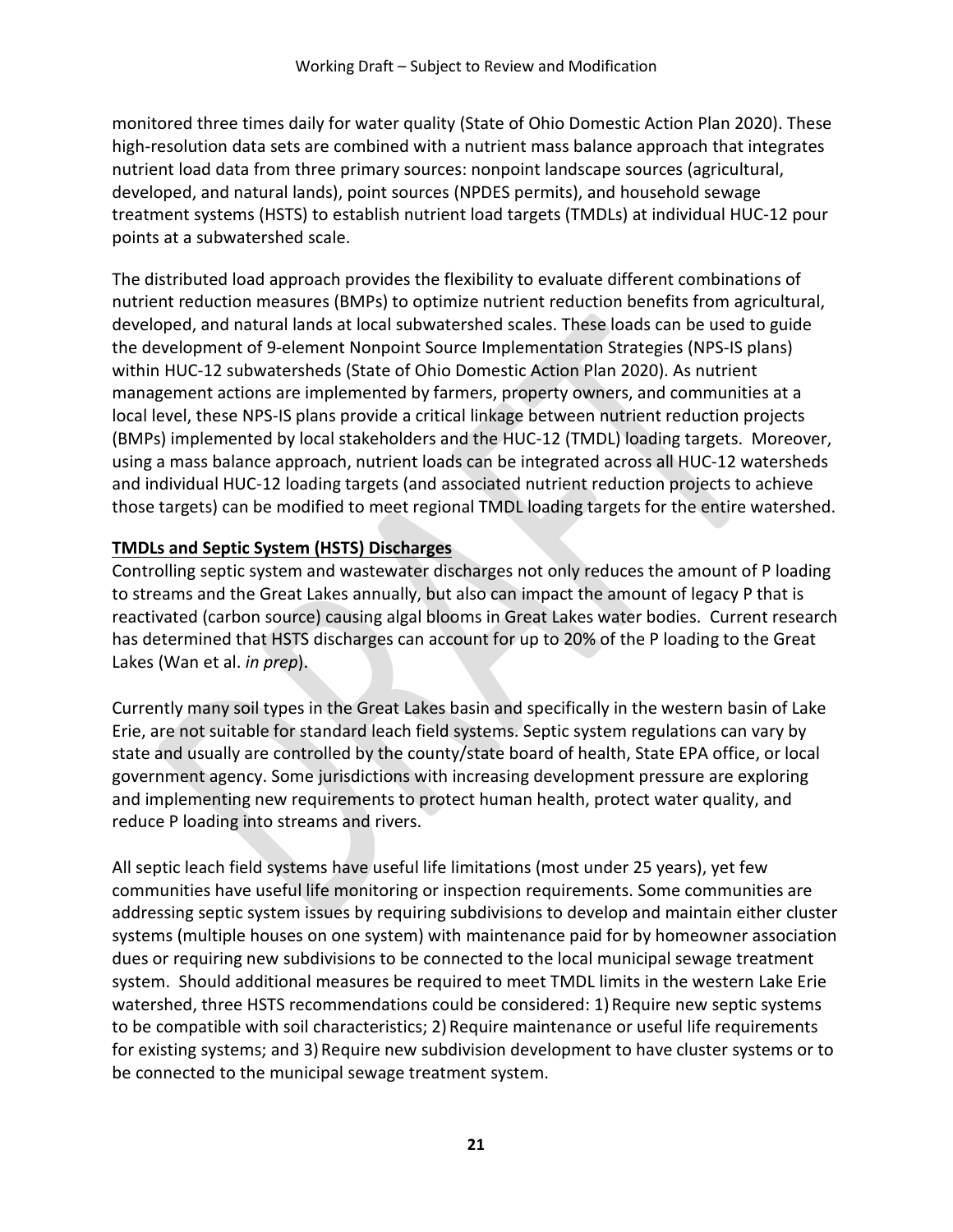- **Recommendation: GLRI to support and fund TMDL implementation using a distributed mass balance approach applied at the HUC-12 subwatershed scale in combination with the funding, development, and implementation of 9-element Nonpoint Source Implementation Strategies (NPS-IS plans) as an effective way to link local subwatershed nutrient reduction projects (BMPs) to regional TMDL/distributed load water quality targets.**
- **Recommendation: GLRI to support and fund the calibration of SWAT and land-use planning models with HUC-12 water quality monitoring data to identify critical source areas that disproportionately contribute to excess P loads from the watershed. These models would be used to evaluate the appropriate suite of practices and land-use changes that maximize nutrient reduction benefits within HUC-12 watersheds.**

-------------------------------------------------------------------------------------------------------------------------------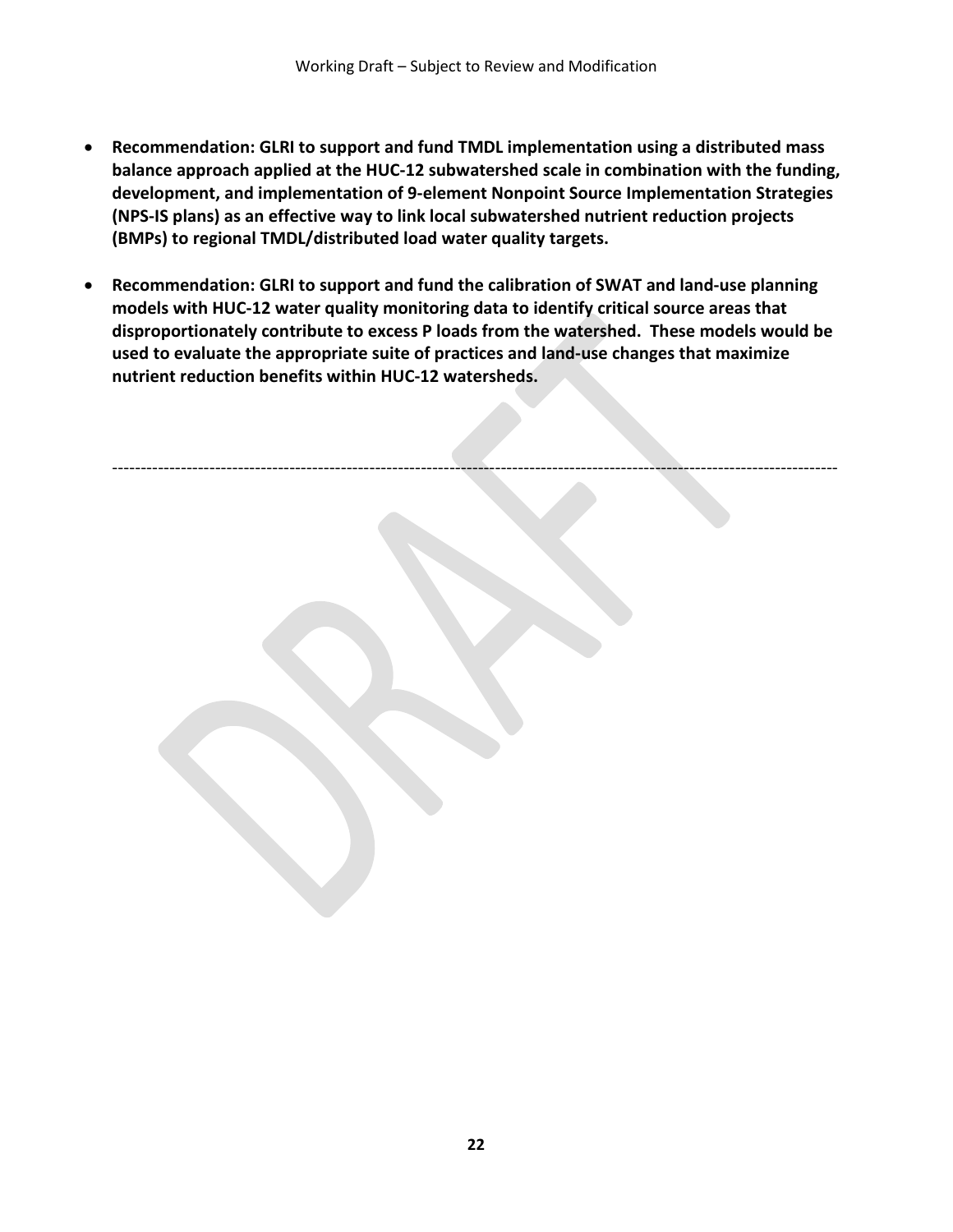**Theme 2:** Seek advice and Recommendations on Managing Excess Nutrients.

## **Recommendations**

- **GLRI to support and fund regional projects to identify watersheds where GLWQA target nutrient loads are consistently exceeded (excess P) during the March 1 through July 31 timeframe to identify potential target watersheds for potential follow-on funding of Critical Source Area identification projects**.
- **GLRI to support and fund projects that identify Critical Source Areas within the watersheds that contribute a disproportionately large amount of excess P to nutrient load. GLRI to use Critical Source Area information to prioritize and more effectively target excess P management strategies to maximize removal of excess P from the system.**
- **GLRI to encourage, support, and fund larger-scale nutrient reduction projects within lower watershed tributaries near, or adjacent to, receiving water bodies to maximize potential nutrient reduction benefits.**
- **GLRI to support and fund innovative technology/nutrient removal systems along with innovative funding strategies to support long-term monitoring and assessment of these technologies to evaluate their effectiveness.**
- **Coordinate GLRI funding and technical expertise to develop regional tools to implement the most effective combination of Avoiding, Controlling, and Trapping practices at federal, state, and local level as identified in the USDA-NRCS ACT program to maximize excess P nutrient and sediment reduction at HUC-12 watershed scales.**
- **GLRI to develop mechanisms to foster cross-jurisdictional coordination and fund regional coordination efforts to identify Critical Source Areas and implement regionally coordinated watershed scale structural nutrient reduction practices (by applying landscape conservation design principles) to maximize nutrient removal efficiencies.**
- **GLRI to support and fund watershed land-use plans and conservation practices that protect and maintain existing high-quality watersheds that that do not contribute significant (excess) nutrient loads to the basin (i.e., protect and preserve what is already working).**
- **GLRI to support the development of new performance metrics to recognize and document future potential reductions in nutrient loading that may result by implementing changes in land use. These metrics need to be incorporated into land use models to identify potential land use changes that maximize nutrient reduction benefits within a watershed.**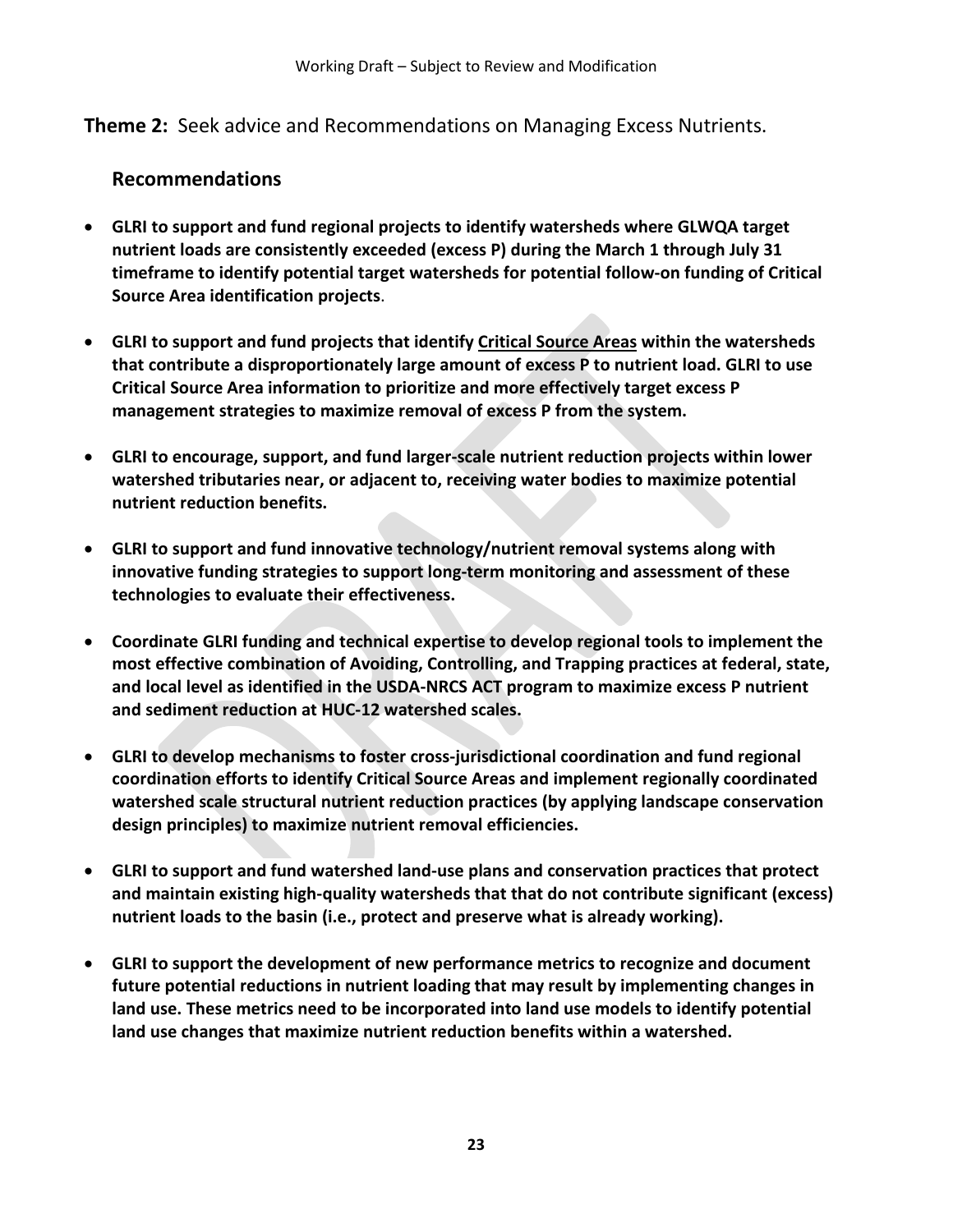- **GLRI to support the development of an incentive-based ecosystem credit marketplace that connects buyers and sellers of ecosystem credits. There may be an opportunity to link these markets to the Blue Accounting Coastal Wetland project with an emphasis on excess nutrient reduction and water quality improvement.**
- **GLRI to consider opportunities to support and develop mechanisms to leverage GLRI resources with public-private and/or pay for performance funds (i.e., long term funding) to implement in nutrient reduction practices in the basin. Market-based incentives provide the opportunity to leverage local, state, and federal funds with corporate and private funds. The development of corporate sustainability programs provides opportunities to invest in environmentally sustainable development projects and ecosystem credit markets.**
- **GLRI to support and fund TMDL implementation using a distributed mass balance approach applied at the HUC-12 subwatershed scale in combination with the funding, development, and implementation of 9-element Nonpoint Source Implementation Strategies (NPS-IS plans) as an effective way to link local subwatershed nutrient reduction projects (BMPs) to regional TMDL/distributed load water quality targets.**
- **GLRI to support and fund the calibration of SWAT and land-use planning models with HUC-12 water quality monitoring data to identify critical source areas that disproportionately contribute to excess P loads from the watershed. These models would be used to evaluate the appropriate suite of practices and land-use changes that maximize nutrient reduction benefits within HUC-12 watersheds.**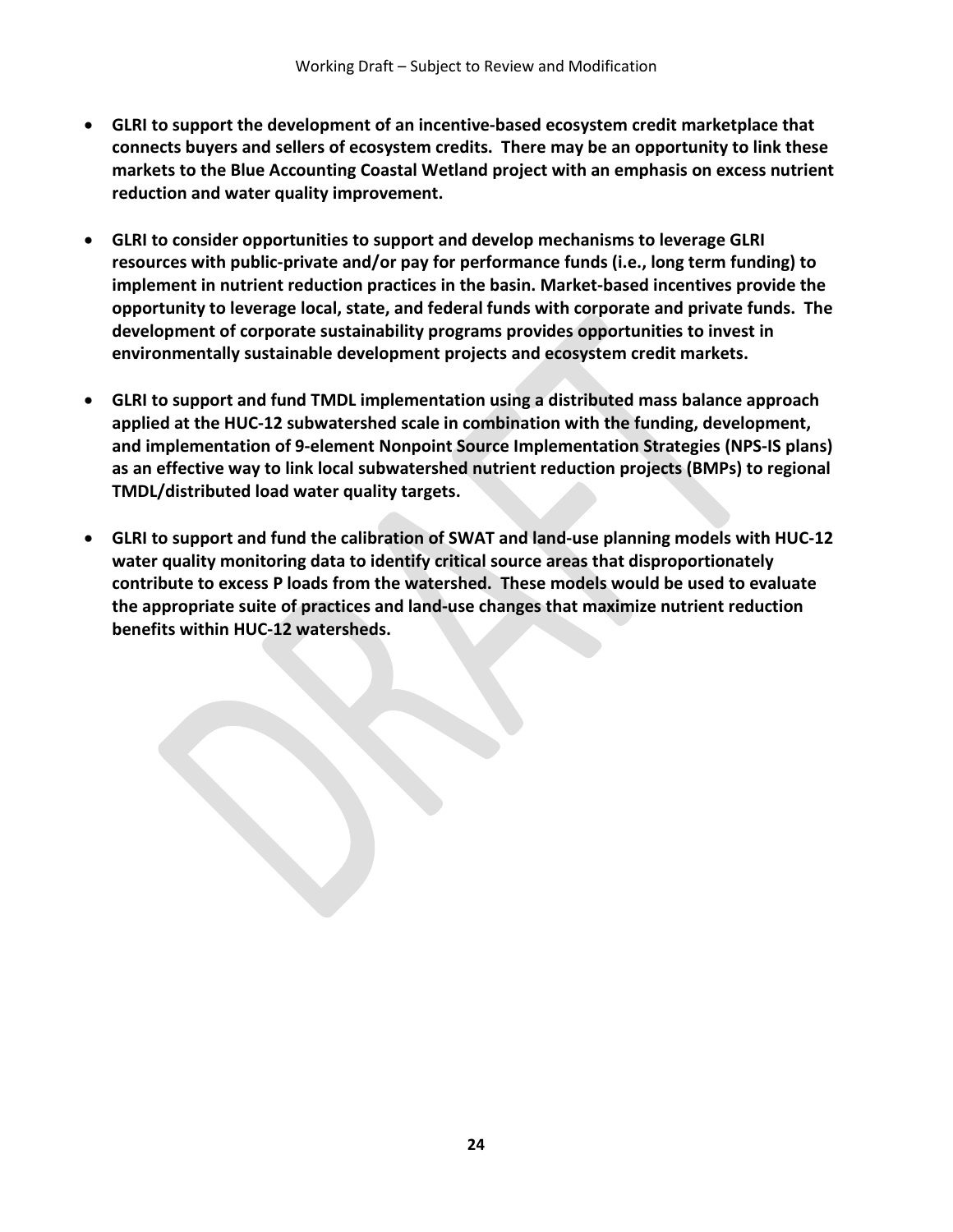# **Theme 1: Seek Advice and Recommendations on Innovative Strategies to Address Legacy Phosphorus**

## **References Cited**

- Anderson HS, Johengen TH, Godwin CM, Purcell H, Alsip PJ, Ruberg SA, Mason LA. 2021. Continuous in situ nutrient analyzers pinpoint the onset and rate of internal phosphorus loading under anoxia in Lake Erie's central basin. ACS EST Water 1, 4: 774–781.
- Anderson, Godwin, Johengen. In Press. Accelerated release of phosphorus from sediments in Lake Erie's central basin is a symptom of anoxia, not hypoxia. Limnol. Oceanogr.
- Bartodziej WM, Blood SL, Pilgrim K. 2017. Aquatic plant harvesting: An economical phosphorus removal tool in an urban shallow lake. J Aquat Plant Manage 55: 26-34.
- Berkowitz JF, Schlea DA, VanZomeren CM, Boles CMW. 2020. Coupling watershed modeling, public engagement, and soil analysis improves decision making for targeting P retention wetland locations. J Great Lakes Res 45: 1331-1339.
- Carpenter SR. 2005. Eutrophication of aquatic ecosystems: bistability and soil phosphorus. Proc Natl Acad Sci USA 102:10002–5.
- Cooke GD, Welch EB, Peterson S, Nichols SA. 2016. Restoration and management of lakes and reservoirs. CRC Press.
- Davis RT, Tank JL, Mahl UH, Winikoff SG, Roley SS. 2015. The influence of two-stage ditches with constructed floodplains on water column nutrients and sediments in agricultural streams. J the Am Water Res Assoc 51:941-955.
- Godwin W, Coveney M, Lowe E, Battoe L. 2011. Improvements in water quality following biomanipulation of gizzard shad (*Dorosoma cepedianum*) in Lake Denham, Florida. Lake Reserv Managem 27:287-297.
- Hua, G., M.W. Salo, C.G. Schmit, and C.H. Hay. 2016. Nitrate and Phosphate Removal from Agricultural Subsurface Drainage Using Laboratory Woodchip Bioreactors and Recycled Steel Byproduct Filters. Water Research 102: 180–89.

Lieberman D. 2014. The story of the human body: evolution, health, and disease. Vintage Press.

- Lürling M, Smolders AJP, Douglas GD. 2020. Methods for the management of internal phosphorus loading in lakes. In: (Steinman AD, Spears BM: editors) Internal Phosphorus Loading of Lakes: Causes, Case Studies, and Management. J. Ross Publishing.
- Matisoff G, Kaltenberg EM, Steely RL, Hummel SK, Seo J, Gibbons KJ, Bridgeman TB, Seo Y, Behbahani M, James WF, Johnson LT. 2016. Internal loading of phosphorus in western Lake Erie. J Great Lakes Res 42: 775-88.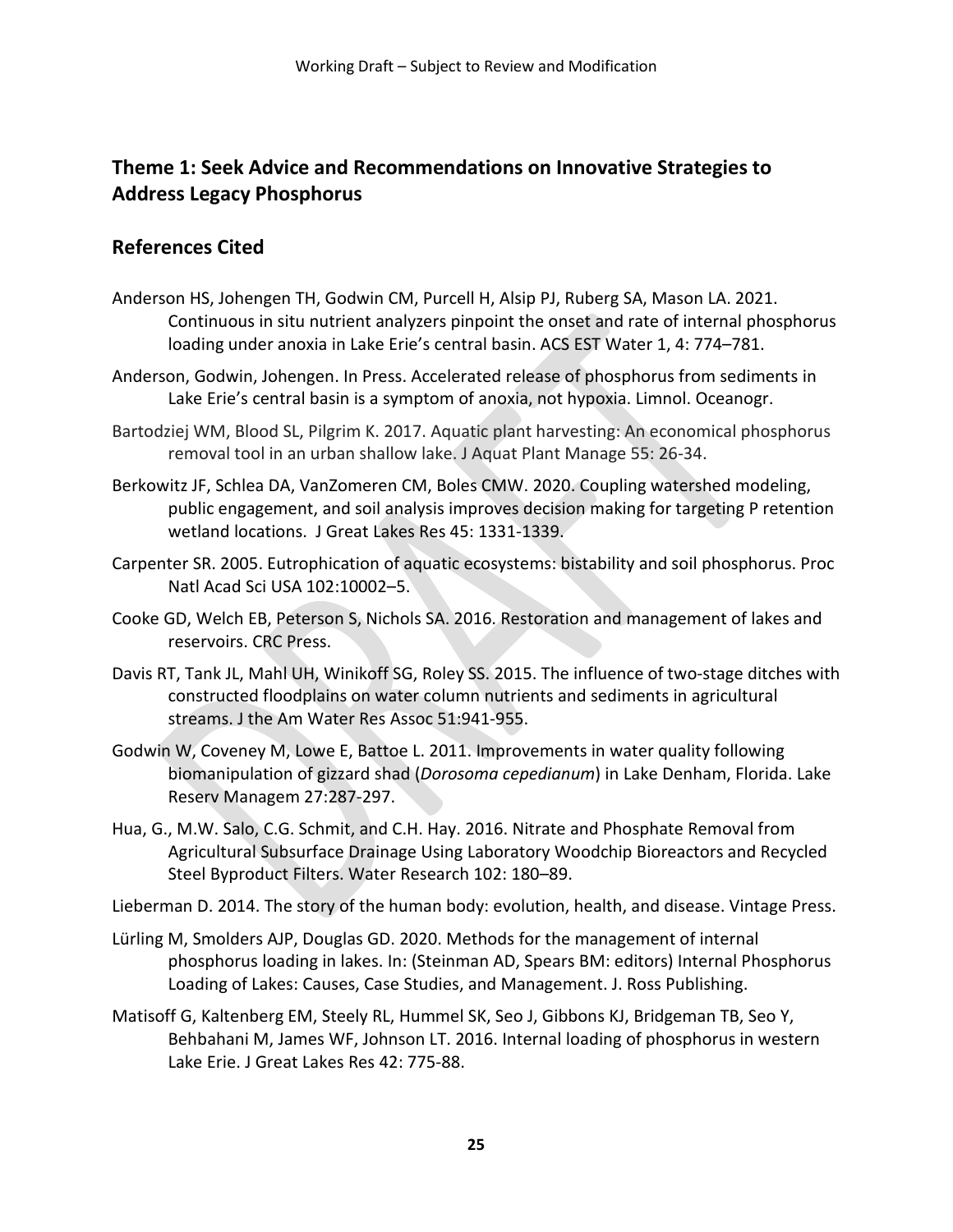- Meissner D. 2019. Public-private partnership models for science, technology, and innovation cooperation. J Knowledge Econ 10:1341-61.
- Merriam-Webster. 2021. *Merriam-Webster.com Dictionary*, https://www.merriamwebster.com/dictionary/anthropogenic. Accessed 15 June 2021.
- Newman S, Pietro K. 2001. Phosphorus storage and release in response to flooding: implications for Everglades stormwater treatment areas. Ecol Eng 18:23-38.
- Sharp D. 2018. Dixie Drain 2017 Temperature Monitoring and Analysis Report. Accessed at: [https://www.researchgate.net/profile/Darcy-](https://www.researchgate.net/profile/Darcy-Sharp/publication/328390056_Dixie_Drain_2017_Temperature_Report/links/5bca087b299bf17a1c618c57/Dixie-Drain-2017-Temperature-Report.pdf)[Sharp/publication/328390056\\_Dixie\\_Drain\\_2017\\_Temperature\\_Report/links/5bca087b](https://www.researchgate.net/profile/Darcy-Sharp/publication/328390056_Dixie_Drain_2017_Temperature_Report/links/5bca087b299bf17a1c618c57/Dixie-Drain-2017-Temperature-Report.pdf) [299bf17a1c618c57/Dixie-Drain-2017-Temperature-Report.pdf](https://www.researchgate.net/profile/Darcy-Sharp/publication/328390056_Dixie_Drain_2017_Temperature_Report/links/5bca087b299bf17a1c618c57/Dixie-Drain-2017-Temperature-Report.pdf)
- Sharpley, A.N., T. Daniel, T. Sims, J. Lemunyon, R. Stevens, and R. Parry. 2003. Agricultural Phosphorus and Eutrophication Second Edition. U.S. Department of Agriculture, Agricultural Research Service, ARS-149, 44pp.
- Sharpley A, Jarvie HP, Buda A, May L, Spears B, Kleinman P. 2013. Phosphorus legacy: overcoming the effects of past management practices to mitigate future water quality impairment. J Environ Qual 42:1308–26.
- Spears BM, Lürling M, Yasseri S, Castro-Castellon AT, Gibbs M, Meis S, McDonald C, McIntosh J, Sleep D, Van Oosterhout F. 2013. Lake responses following lanthanum-modified bentonite clay (Phoslock®) application: an analysis of water column lanthanum data from 16 case study lakes. Water Res 47:5930-5942.
- Steinman AD, Ogdahl M. 2004. An innovative funding mechanism for the Muskegon Lake AOC. J Great Lakes Res 30:341-3.
- Steinman AD, Ogdahl ME. 2012. Macroinvertebrate response and internal phosphorus loading in a Michigan Lake after alum treatment. J Environ Qual 41:1540-1548.
- Steinman AD, Spears BM. 2020. Internal phosphorus loading in lakes: Causes, case studies, and management. J. Ross Publishing.
- The Nature Conservancy, Cascading Grassed Waterway: A Case Study Wrestle Creek Auglaize River Watershed Allen County, Ohio https://www.nature.org/content/dam/tnc/nature/en/documents/allen-cascadingwaterway-case-study.pdf
- United States Environmental Protection Agency. 2018. Critical Source Area Identification and BMP Selection: Supplement to Watershed Planning Handbook. EPA 841-K-18-001.
- United States Department of Agriculture Natural Resources Conservation Service. 2021. Field Office Technical Guide <https://www.nrcs.usda.gov/wps/portal/nrcs/main/national/technical/fotg/>
- Wang YT, Zhang TQ, Zhao YC, Ciborowski JJ, Zhao YM, O'Halloran IP, Qi ZM, Tan CS. 2021. Characterization of sedimentary phosphorus in Lake Erie and on-site quantification of internal phosphorus loading. Water Res 188: 116525.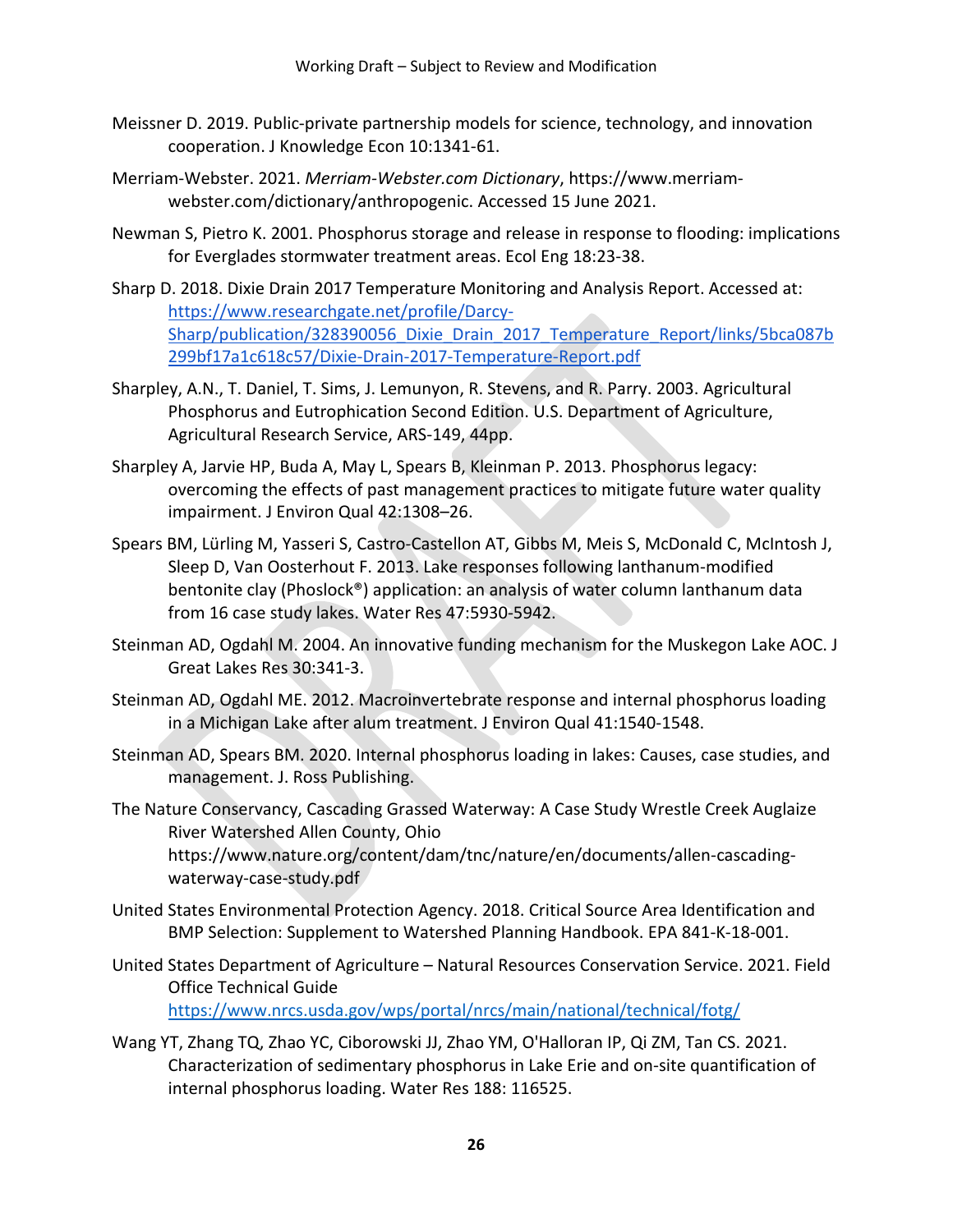## **Theme 2: Seek advice and Recommendations on Managing excess nutrients.**

## **References Cited**

- Allan, J. D. (2004). Landscapes and riverscapes: the influence of land use on stream ecosystems. *Annu. Rev. Ecol. Evol. Syst.*, *35*, 257-284.
- Annex 4 Task Team. (2015). Recommended Phosphorus Loading Targets for Lake Erie. Final Report to the Nutrients Subcommittee. [https://www.epa.gov/sites/default/files/2015-](https://www.epa.gov/sites/default/files/2015-06/documents/report-recommended-phosphorus-loading-targets-lake-erie-201505.pdf) [06/documents/report-recommended-phosphorus-loading-targets-lake-erie-201505.pdf](https://www.epa.gov/sites/default/files/2015-06/documents/report-recommended-phosphorus-loading-targets-lake-erie-201505.pdf)
- Chen, D., M. HU, Y. Guo, and R. A. Dahlgren. 2015. Influence of legacy phosphorus, land use, and climate change on anthropogenic phosphorus inputs and riverine export dynamics. Biogeochemistry Vol. 123, No. 1/2, pp. 99-116.
- Clement, D. R., & Steinman, A. D. (2017). Phosphorus loading and ecological impacts from agricultural tile drains in a west Michigan watershed. *Journal of Great Lakes Research, 43(1)*, 50-58.
- Cornell, S. E. (2011). Atmospheric nitrogen deposition: Revisiting the question of the importance of the organic component. *Environmental Pollution*, *159*(10), 2214-2222.
- GLWQA Nutrients Annex Subcommittee. (2015). Factsheet: Recommended Binational Phosphorus Targets to Combat Lake Erie Algal Blooms. [https://www.epa.gov/sites/default/files/2015-06/documents/recommended](https://www.epa.gov/sites/default/files/2015-06/documents/recommended-binational-phosphorus-targets-20150625-8pp.pdf)[binational-phosphorus-targets-20150625-8pp.pdf](https://www.epa.gov/sites/default/files/2015-06/documents/recommended-binational-phosphorus-targets-20150625-8pp.pdf)
- Groffman, P. M., Baron, J. S., Blett, T., Gold, A. J., Goodman, I., Gunderson, L. H., & Wiens, J. (2006). Ecological thresholds: the key to successful environmental management or an important concept with no practical application?. *Ecosystems*, *9*(1), 1-13.
- Hamlin, Q. F., Kendall, A. D., Martin, S. L., Whitenack, H. D., Roush, J. A., Hannah, B. A., & Hyndman, D. W. (2020). Quantifying landscape nutrient inputs with spatially explicit nutrient source estimate maps. *Journal of Geophysical Research: Biogeosciences*, *125*(2), 1-24. <https://doi.org/10.1029/2019JG005134>
- Jarvie, H.P., M.D. Jurgens, R.J. Williams, C. Neal, J.J.L.Davies, C. Barrett, and J. White, 2005. Role of riverbed sediments as sources and sinks of phosphorus across two major eutrophic UK river basins. The Hampshire Avon and Herefordshire Wye. J. Hydrol. 304:51-74. doi:10.1016/j.jhydrol.2004.10.002
- LaBeau, M. B., Robertson, D. M., Mayer, A. S., Pijanowski, B. C., & Saad, D. A. (2014). Effects of future urban and biofuel crop expansions on the riverine export of phosphorus to the Laurentian Great Lakes. *Ecological modelling*, *277*, 27-37.
- Lam, W. V., Macrae, M. L., English, M. C., O'Halloran, I. P., & Wang, Y. T. (2016). Effects of tillage practices on phosphorus transport in tile drain effluent under sandy loam agricultural soils in Ontario, Canada. *Journal of Great Lakes Research, 42(6),* 1260-1270.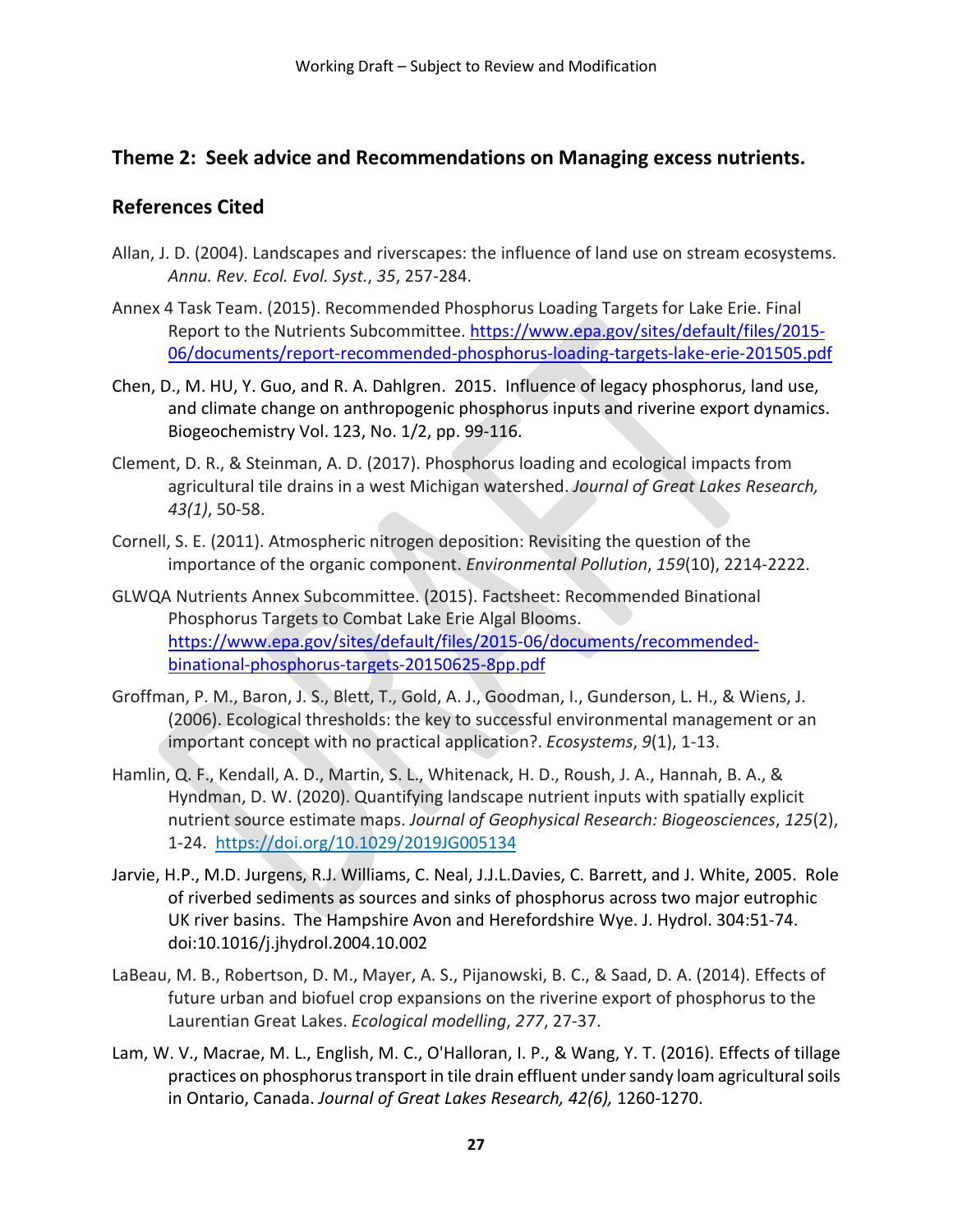- Luscz, E. C., Kendall, A. D., & Hyndman, D. W. (2015). High resolution spatially explicit nutrient source models for the Lower Peninsula of Michigan. *Journal of Great Lakes Research*, *41*(2), 618–629.<https://doi.org/10.1016/j.jglr.2015.02.004>
- Luscz, E. C., Kendall, A. D., & Hyndman, D. W. (2017). A spatially explicit statistical model to quantify nutrient sources, pathways , and delivery at the regional scale. *Biogeochemistry*, *133*(1), 37–57.<https://doi.org/10.1007/s10533-017-0305-1>
- Madenjian, C. P., Fahnenstiel, G. L., Johengen, T. H., Nalepa, T. F., Vanderploeg, H. A., Fleischer, G. W., ... & Ebener, M. P. (2002). Dynamics of the Lake Michigan food web, 1970 2000. *Canadian Journal of Fisheries and Aquatic Sciences*, *59*(4), 736-753.
- Nah E. Kim; Kristen Bellisario, Kimberly D. Robinson, David Savage, Bryan C Pijanowski. 2020. Tipping Points: What are they? Why are they important? Purdue Extension, FNR-602-W. At [https://mdc.itap.purdue.edu/item.asp?Item\\_Number=FNR-602-W.](https://mdc.itap.purdue.edu/item.asp?Item_Number=FNR-602-W)
- Palmer-Felgate, E.J., R.J.G. M Mortimer, M.D. Krom, and H.J. Jarvic. 2010. Impact of pointsource pollution on phosphorus and nitrogen cycling in stream-bed sediments. Environ. Sci. Technol. 44:908-914. doi: 10.1021/cs902706r
- Riseng C.M. , M. J. Wiley, P. W. Seelbach, and R. J. Stevenson, An ecological assessment of Great Lakes tributaries in the Michigan Peninsulas, Journal of Great Lakes Research, Volume 36, Issue 3, 2010, Pages 505-519, ISSN 0380-1330, https://doi.org/10.1016/j.jglr.2010.04.008.
- Riseng, C. M., Wiley, M. J., Black, R. W., & Munn, M. D. (2011). Impacts of agricultural land use on biological integrity: a causal analysis. *Ecological Applications*, *21*(8), 3128-3146.
- Robertson, D. M., & Saad, D. A. (2011). Nutrient inputs to the Laurentian Great Lakes by source and watershed estimated using SPARROW watershed models 1. *JAWRA Journal of the American Water Resources Association*, *47*(5), 1011-1033.
- Robertson, D. M., & Saad, D. A. (2011). Nutrient inputs to the Laurentian Great Lakes by source and watershed estimated using SPARROW watershed models 1. *JAWRA Journal of the American Water Resources Association*, *47*(5), 1011-1033.
- Scavia, D., Allan, J. D., Arend, K. K., Bartell, S., Beletsky, D., Bosch, N. S., ... & Zhou, Y. (2014). Assessing and addressing the re-eutrophication of Lake Erie: Central basin hypoxia. *Journal of Great Lakes Research*, *40*(2), 226-246.
- Sharpley, A., H. P. Jarvie, A. Bud, L. May, B. Spears, and P. Kleinman. 2013. Phosphorus Legacy: Overcoming the effects of past management practices to mitigate future water quality impairment. J. Environ. Qual. 42:1308-1326.
- State of Ohio Domestic Action Plan. 2020. Promoting Clean and Safe Water in Lake Erie: Ohio's Domestic Action Plan 2020 to Address Nutrients. 107 p. [https://lakeerie.ohio.gov/wps/portal/gov/lec/planning-and-priorities/02-domestic](https://lakeerie.ohio.gov/wps/portal/gov/lec/planning-and-priorities/02-domestic-action-plan)[action-plan](https://lakeerie.ohio.gov/wps/portal/gov/lec/planning-and-priorities/02-domestic-action-plan)